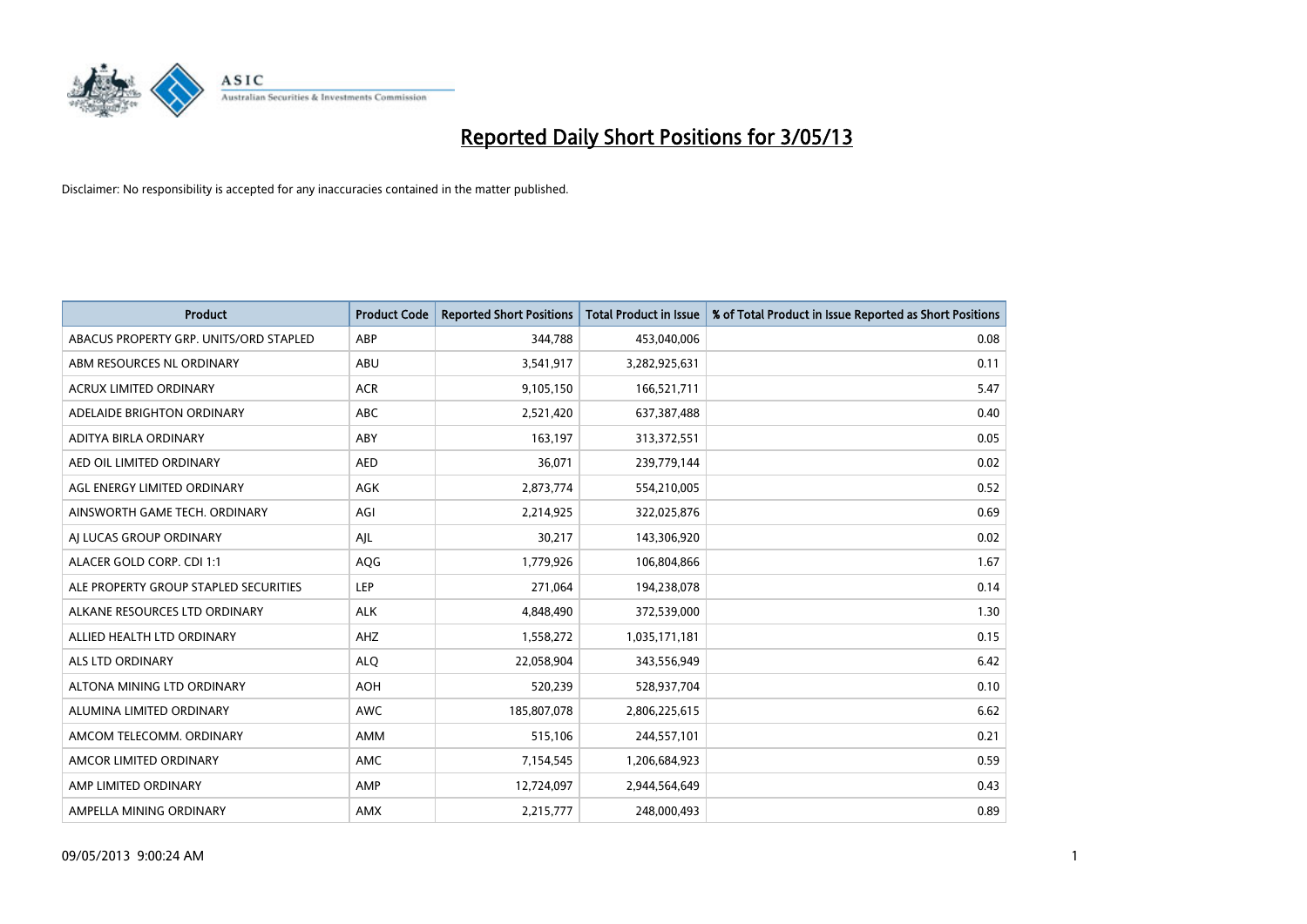

| <b>Product</b>                            | <b>Product Code</b> | <b>Reported Short Positions</b> | <b>Total Product in Issue</b> | % of Total Product in Issue Reported as Short Positions |
|-------------------------------------------|---------------------|---------------------------------|-------------------------------|---------------------------------------------------------|
| ANGLOGOLD ASHANTI CDI 5:1                 | AGG                 |                                 | 89,207,765                    | 0.00                                                    |
| ANSELL LIMITED ORDINARY                   | <b>ANN</b>          | 11,473,078                      | 130,841,339                   | 8.77                                                    |
| ANTARES ENERGY LTD ORDINARY               | AZZ                 | 339,561                         | 257,000,000                   | 0.13                                                    |
| ANZ BANKING GRP LTD ORDINARY              | ANZ                 | 4,461,006                       | 2,743,749,158                 | 0.16                                                    |
| APA GROUP STAPLED SECURITIES              | APA                 | 10,372,023                      | 835,750,807                   | 1.24                                                    |
| APN NEWS & MEDIA ORDINARY                 | <b>APN</b>          | 17,790,273                      | 661,526,586                   | 2.69                                                    |
| AQUARIUS PLATINUM. ORDINARY               | <b>AOP</b>          | 11,128,987                      | 486,851,336                   | 2.29                                                    |
| AQUILA RESOURCES ORDINARY                 | <b>AQA</b>          | 12,689,849                      | 411,804,442                   | 3.08                                                    |
| ARAFURA RESOURCE LTD ORDINARY             | <b>ARU</b>          | 357,061                         | 441,270,644                   | 0.08                                                    |
| ARB CORPORATION ORDINARY                  | <b>ARP</b>          | 211,697                         | 72,481,302                    | 0.29                                                    |
| ARDENT LEISURE GROUP STAPLED SECURITIES   | AAD                 | 4,053,067                       | 397,803,987                   | 1.02                                                    |
| ARISTOCRAT LEISURE ORDINARY               | ALL                 | 6,948,549                       | 551,418,047                   | 1.26                                                    |
| ARRIUM LTD ORDINARY                       | ARI                 | 7,568,519                       | 1,355,433,903                 | 0.56                                                    |
| ASCIANO LIMITED ORDINARY                  | <b>AIO</b>          | 11,570,037                      | 975,385,664                   | 1.19                                                    |
| ASG GROUP LIMITED ORDINARY                | <b>ASZ</b>          | 1,418,574                       | 206,720,839                   | 0.69                                                    |
| ASPEN GROUP ORD/UNITS STAPLED             | <b>APZ</b>          | 22,564                          | 1,192,665,422                 | 0.00                                                    |
| ASTRO JAP PROP GROUP STAPLED US PROHIBIT. | AJA                 | 77,976                          | 67,211,752                    | 0.12                                                    |
| ASX LIMITED ORDINARY                      | ASX                 | 2,305,671                       | 175,136,729                   | 1.32                                                    |
| ATLAS IRON LIMITED ORDINARY               | <b>AGO</b>          | 42,403,738                      | 909,718,409                   | 4.66                                                    |
| AURIZON HOLDINGS LTD ORDINARY             | AZJ                 | 8,320,884                       | 2,137,284,503                 | 0.39                                                    |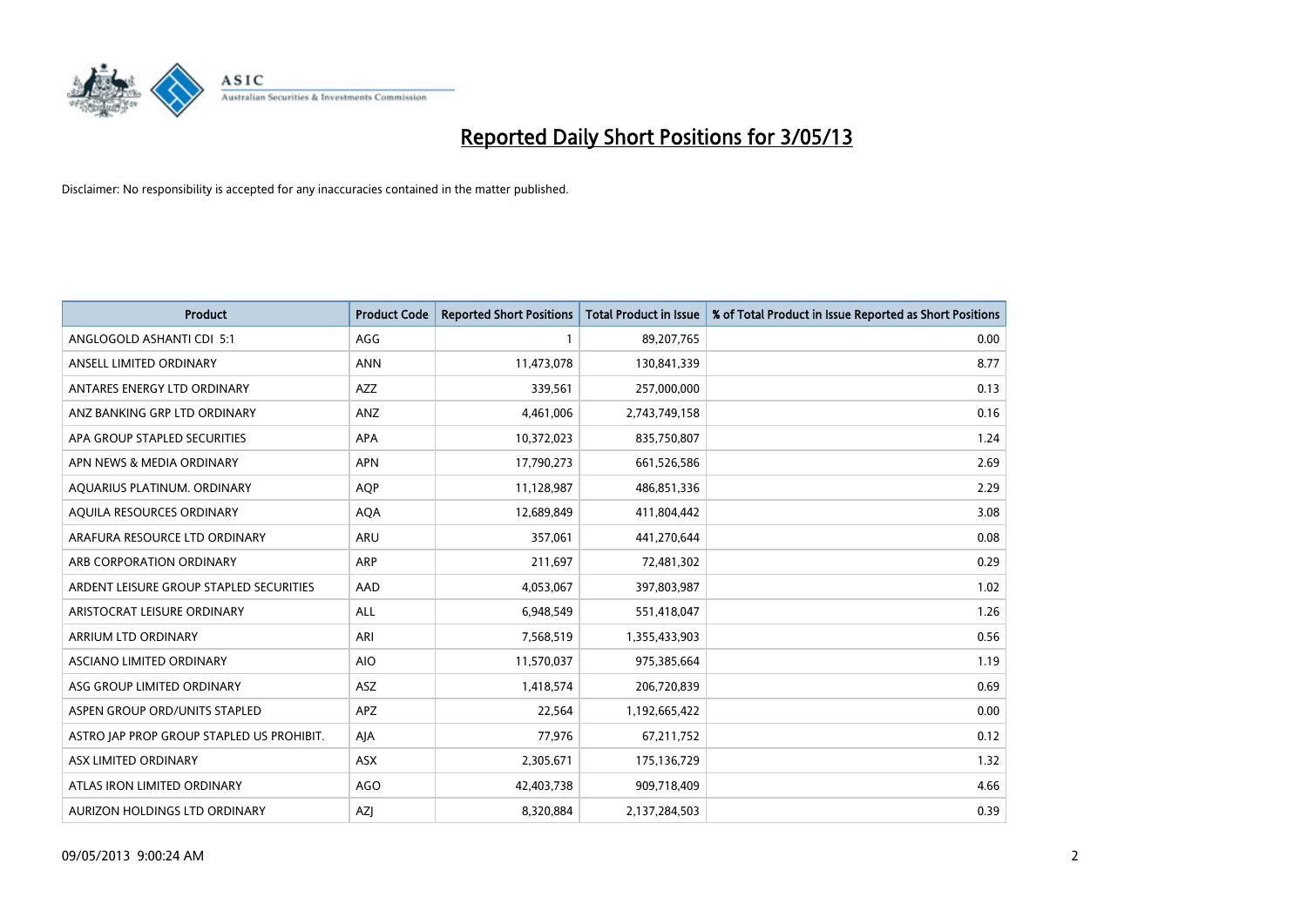

| <b>Product</b>                       | <b>Product Code</b> | <b>Reported Short Positions</b> | <b>Total Product in Issue</b> | % of Total Product in Issue Reported as Short Positions |
|--------------------------------------|---------------------|---------------------------------|-------------------------------|---------------------------------------------------------|
| <b>AURORA OIL &amp; GAS ORDINARY</b> | <b>AUT</b>          | 4,651,194                       | 447,885,778                   | 1.04                                                    |
| AUSDRILL LIMITED ORDINARY            | ASL                 | 4,991,811                       | 309,585,297                   | 1.61                                                    |
| AUSENCO LIMITED ORDINARY             | AAX                 | 294,176                         | 123,527,574                   | 0.24                                                    |
| AUSTAL LIMITED ORDINARY              | ASB                 | 829,209                         | 346,007,639                   | 0.24                                                    |
| <b>AUSTBROKERS HOLDINGS ORDINARY</b> | <b>AUB</b>          | 4,152                           | 57,955,632                    | 0.01                                                    |
| AUSTIN ENGINEERING ORDINARY          | <b>ANG</b>          | 498,298                         | 73,164,403                    | 0.68                                                    |
| AUSTRALAND PROPERTY STAPLED SECURITY | ALZ                 | 468,402                         | 578,324,670                   | 0.08                                                    |
| AUSTRALIAN AGRICULT, ORDINARY        | AAC                 | 1,920,153                       | 312,949,029                   | 0.61                                                    |
| <b>AUSTRALIAN EDUCATION UNITS</b>    | <b>AEU</b>          | 2,505                           | 175,465,397                   | 0.00                                                    |
| AUSTRALIAN INFRASTR, UNITS/ORDINARY  | <b>AIX</b>          | 3,043,540                       | 620,733,944                   | 0.49                                                    |
| AUSTRALIAN PHARM. ORDINARY           | API                 | 258,684                         | 488,115,883                   | 0.05                                                    |
| <b>AUTOMOTIVE HOLDINGS ORDINARY</b>  | <b>AHE</b>          | 353,570                         | 260,579,682                   | 0.14                                                    |
| AVIENNINGS LIMITED ORDINARY          | <b>AVI</b>          | 121,391                         | 274,588,694                   | 0.04                                                    |
| AWE LIMITED ORDINARY                 | AWE                 | 7,660,386                       | 522,116,985                   | 1.47                                                    |
| AZIMUTH RES LTD ORDINARY             | <b>AZH</b>          | 1,689,576                       | 430,626,680                   | 0.39                                                    |
| BANDANNA ENERGY ORDINARY             | <b>BND</b>          | 26,248,077                      | 528,481,199                   | 4.97                                                    |
| BANK OF QUEENSLAND. ORDINARY         | <b>BOQ</b>          | 3,072,802                       | 314,464,272                   | 0.98                                                    |
| <b>BASE RES LIMITED ORDINARY</b>     | <b>BSE</b>          | 3,735,241                       | 561,840,029                   | 0.66                                                    |
| <b>BATHURST RESOURCES ORDINARY</b>   | <b>BTU</b>          | 34,460,407                      | 697,247,997                   | 4.94                                                    |
| <b>BC IRON LIMITED ORDINARY</b>      | <b>BCI</b>          | 619,568                         | 123,104,384                   | 0.50                                                    |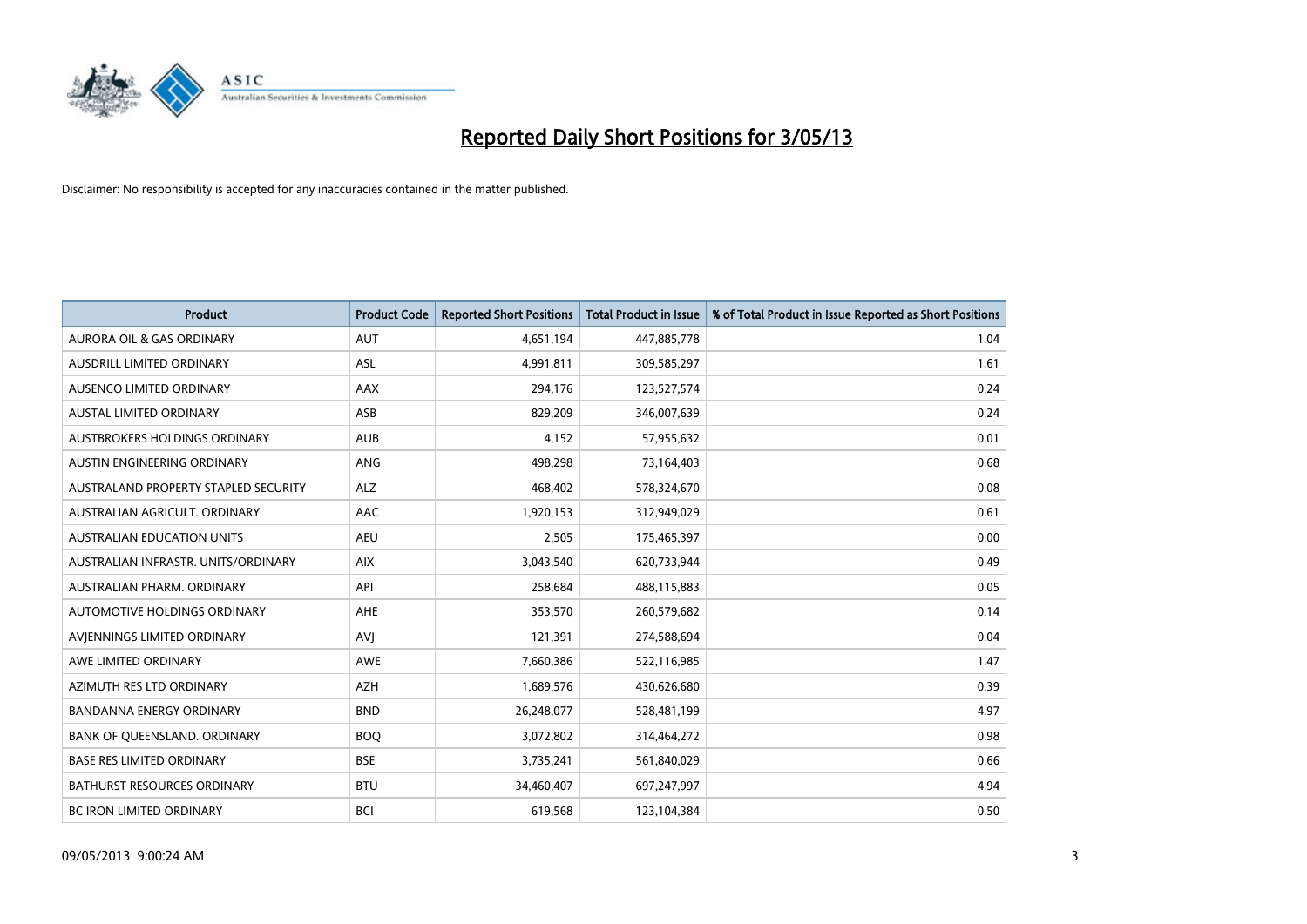

| <b>Product</b>                         | <b>Product Code</b> | <b>Reported Short Positions</b> | <b>Total Product in Issue</b> | % of Total Product in Issue Reported as Short Positions |
|----------------------------------------|---------------------|---------------------------------|-------------------------------|---------------------------------------------------------|
| BEACH ENERGY LIMITED ORDINARY          | <b>BPT</b>          | 15,413,089                      | 1,267,805,688                 | 1.22                                                    |
| BEADELL RESOURCE LTD ORDINARY          | <b>BDR</b>          | 38,806,213                      | 786,477,280                   | 4.93                                                    |
| BENDIGO AND ADELAIDE ORDINARY          | <b>BEN</b>          | 13,661,374                      | 407,153,612                   | 3.36                                                    |
| BERKELEY RESOURCES ORDINARY            | <b>BKY</b>          | 118,540                         | 179,393,273                   | 0.07                                                    |
| <b>BHP BILLITON LIMITED ORDINARY</b>   | <b>BHP</b>          | 10,205,523                      | 3,211,691,105                 | 0.32                                                    |
| <b>BILLABONG ORDINARY</b>              | <b>BBG</b>          | 12,076,316                      | 478,944,292                   | 2.52                                                    |
| BLACKMORES LIMITED ORDINARY            | <b>BKL</b>          | 1,926                           | 16,972,069                    | 0.01                                                    |
| BLACKTHORN RESOURCES ORD US PROHIBITED | <b>BTR</b>          | 397,434                         | 164,285,950                   | 0.24                                                    |
| <b>BLUESCOPE STEEL LTD ORDINARY</b>    | <b>BSL</b>          | 8,094,809                       | 558,243,305                   | 1.45                                                    |
| <b>BOART LONGYEAR ORDINARY</b>         | <b>BLY</b>          | 19,254,635                      | 461,163,412                   | 4.18                                                    |
| BORAL LIMITED. ORDINARY                | <b>BLD</b>          | 29,923,740                      | 774,000,641                   | 3.87                                                    |
| <b>BRADKEN LIMITED ORDINARY</b>        | <b>BKN</b>          | 7,361,828                       | 169,240,662                   | 4.35                                                    |
| <b>BRAMBLES LIMITED ORDINARY</b>       | <b>BXB</b>          | 2,448,483                       | 1,557,268,979                 | 0.16                                                    |
| <b>BREVILLE GROUP LTD ORDINARY</b>     | <b>BRG</b>          | 2,526,945                       | 130,095,322                   | 1.94                                                    |
| <b>BRICKWORKS LIMITED ORDINARY</b>     | <b>BKW</b>          | 6,508                           | 147,818,132                   | 0.00                                                    |
| BROCKMAN MINING LTD ORDINARY           | <b>BCK</b>          | 90,995                          | 7,894,482,131                 | 0.00                                                    |
| BT INVESTMENT MNGMNT ORDINARY          | <b>BTT</b>          | 44                              | 274,214,460                   | 0.00                                                    |
| <b>BUCCANEER ENERGY LTD ORDINARY</b>   | <b>BCC</b>          | 1,000,000                       | 1,519,445,371                 | 0.07                                                    |
| <b>BURU ENERGY ORDINARY</b>            | <b>BRU</b>          | 17,296,406                      | 274,036,429                   | 6.31                                                    |
| <b>BWP TRUST ORDINARY UNITS</b>        | <b>BWP</b>          | 4,031,840                       | 537,753,954                   | 0.75                                                    |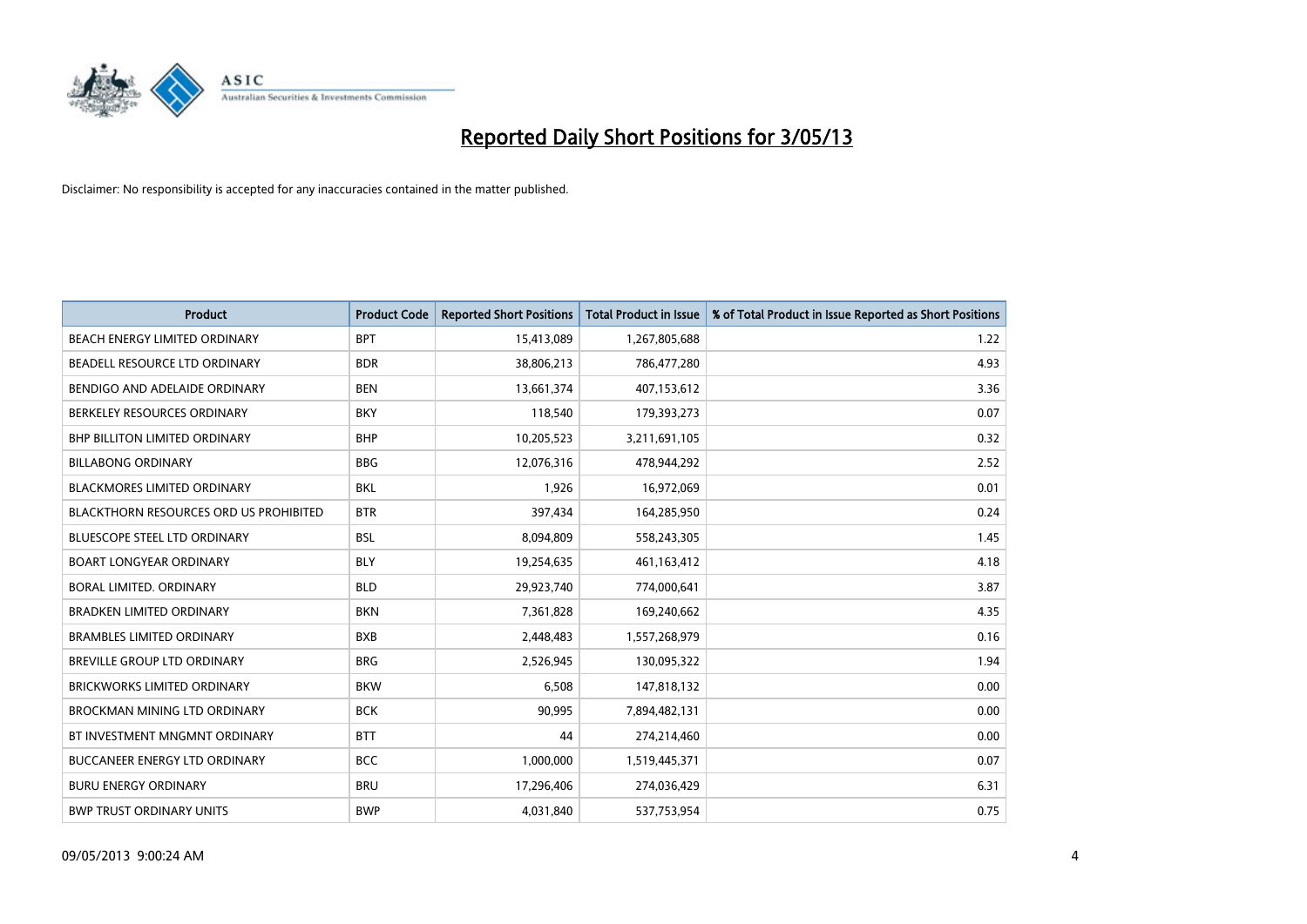

| <b>Product</b>                          | <b>Product Code</b> | <b>Reported Short Positions</b> | <b>Total Product in Issue</b> | % of Total Product in Issue Reported as Short Positions |
|-----------------------------------------|---------------------|---------------------------------|-------------------------------|---------------------------------------------------------|
| <b>CABCHARGE AUSTRALIA ORDINARY</b>     | CAB                 | 9,271,905                       | 120,430,683                   | 7.70                                                    |
| CALTEX AUSTRALIA ORDINARY               | <b>CTX</b>          | 3,717,295                       | 270,000,000                   | 1.38                                                    |
| CAPE LAMBERT RES LTD ORDINARY           | <b>CFE</b>          | 1,967,175                       | 687,283,792                   | 0.29                                                    |
| CARABELLA RES LTD ORDINARY              | <b>CLR</b>          | 153,326                         | 152,361,547                   | 0.10                                                    |
| <b>CARBON ENERGY ORDINARY</b>           | <b>CNX</b>          | 4,533                           | 782,684,355                   | 0.00                                                    |
| <b>CARDNO LIMITED ORDINARY</b>          | CDD                 | 7,412,085                       | 143,726,327                   | 5.16                                                    |
| CARNARVON PETROLEUM ORDINARY            | <b>CVN</b>          | 39,246                          | 934,109,501                   | 0.00                                                    |
| CARSALES.COM LTD ORDINARY               | <b>CRZ</b>          | 3,129,145                       | 236,113,495                   | 1.33                                                    |
| <b>CASH CONVERTERS ORDINARY</b>         | CCV                 | 474,317                         | 423,861,025                   | 0.11                                                    |
| CEDAR WOODS PROP. ORDINARY              | <b>CWP</b>          | 2,626                           | 73,359,551                    | 0.00                                                    |
| CENTRAL PETROLEUM ORDINARY              | <b>CTP</b>          | 749,107                         | 1,440,078,845                 | 0.05                                                    |
| <b>CERAMIC FUEL CELLS ORDINARY</b>      | <b>CFU</b>          | 551,643                         | 1,559,231,320                 | 0.04                                                    |
| CFS RETAIL TRUST GRP STAPLED SECURITIES | <b>CFX</b>          | 59,725,146                      | 2,828,495,659                 | 2.11                                                    |
| CHALLENGER DIV.PRO. STAPLED UNITS       | <b>CDI</b>          | 43,943                          | 214,101,013                   | 0.02                                                    |
| <b>CHALLENGER LIMITED ORDINARY</b>      | <b>CGF</b>          | 2,337,366                       | 532,319,752                   | 0.44                                                    |
| CHANDLER MACLEOD LTD ORDINARY           | <b>CMG</b>          | 341,276                         | 469,679,390                   | 0.07                                                    |
| CHARTER HALL GROUP STAPLED US PROHIBIT. | <b>CHC</b>          | 178,556                         | 302,262,312                   | 0.06                                                    |
| <b>CHARTER HALL RETAIL UNITS</b>        | <b>CQR</b>          | 2,779,139                       | 337,582,974                   | 0.82                                                    |
| <b>CHORUS LIMITED ORDINARY</b>          | <b>CNU</b>          | 273,955                         | 389,299,049                   | 0.07                                                    |
| CITIGOLD CORP LTD ORDINARY              | <b>CTO</b>          | 153,427                         | 1,352,907,765                 | 0.01                                                    |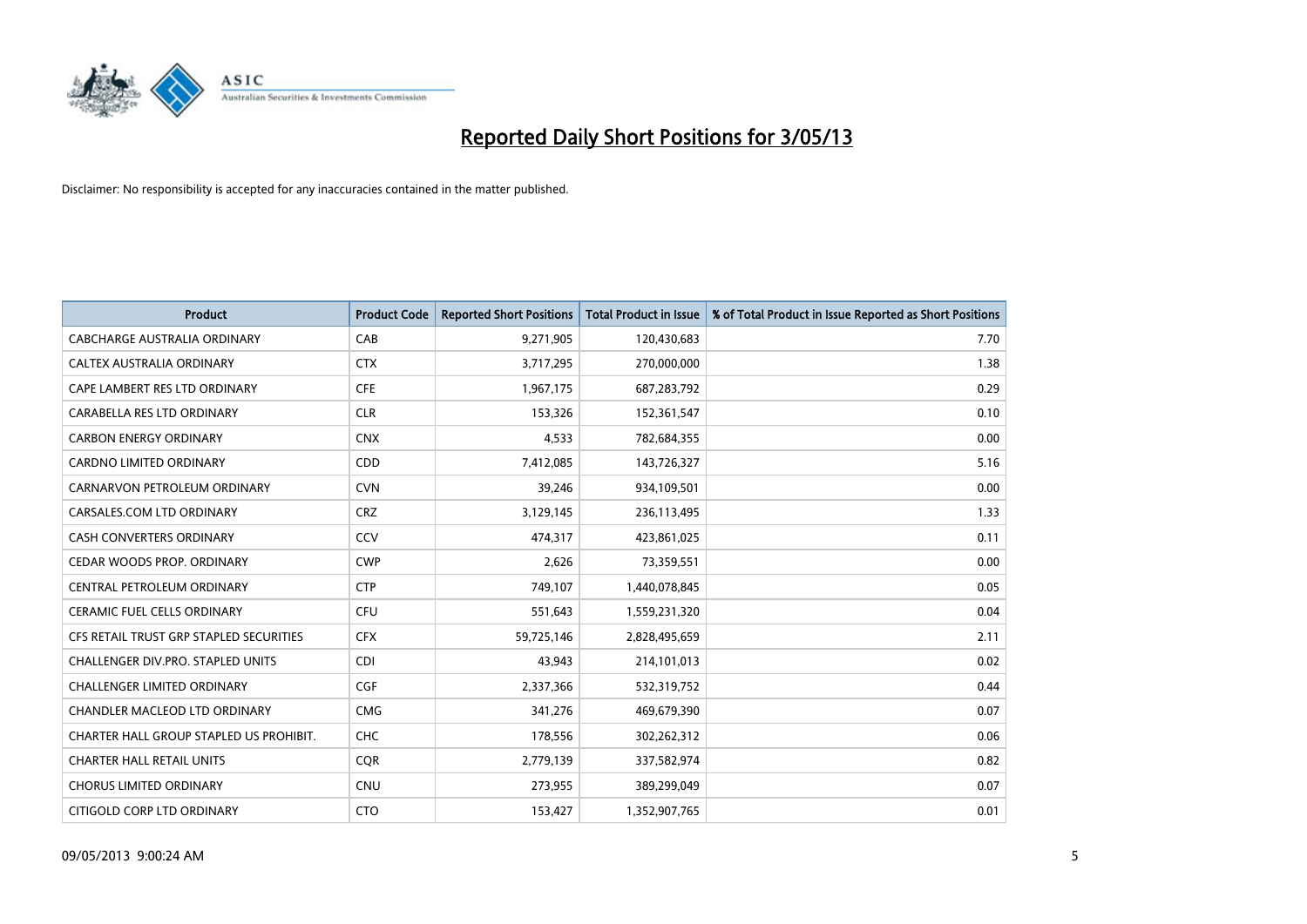

| <b>Product</b>                          | <b>Product Code</b> | <b>Reported Short Positions</b> | <b>Total Product in Issue</b> | % of Total Product in Issue Reported as Short Positions |
|-----------------------------------------|---------------------|---------------------------------|-------------------------------|---------------------------------------------------------|
| <b>CLOUGH LIMITED ORDINARY</b>          | <b>CLO</b>          | 792,474                         | 777,781,882                   | 0.10                                                    |
| COAL OF AFRICA LTD ORDINARY             | <b>CZA</b>          | 326                             | 1,048,368,613                 | 0.00                                                    |
| <b>COALSPUR MINES LTD ORDINARY</b>      | <b>CPL</b>          | 16,770,157                      | 634,248,901                   | 2.64                                                    |
| COCA-COLA AMATIL ORDINARY               | <b>CCL</b>          | 4,226,480                       | 763,590,249                   | 0.55                                                    |
| <b>COCHLEAR LIMITED ORDINARY</b>        | <b>COH</b>          | 4,278,984                       | 57,040,932                    | 7.50                                                    |
| <b>COCKATOO COAL ORDINARY</b>           | COK                 | 13,164,798                      | 1,016,746,908                 | 1.29                                                    |
| <b>CODAN LIMITED ORDINARY</b>           | <b>CDA</b>          | 176,899                         | 176,926,104                   | 0.10                                                    |
| <b>COFFEY INTERNATIONAL ORDINARY</b>    | <b>COF</b>          | 204,001                         | 255,833,165                   | 0.08                                                    |
| <b>COKAL LTD ORDINARY</b>               | <b>CKA</b>          | 1,355,945                       | 411,046,892                   | 0.33                                                    |
| COMMONWEALTH BANK, ORDINARY             | <b>CBA</b>          | 8,420,720                       | 1,609,180,841                 | 0.52                                                    |
| COMMONWEALTH PROP ORDINARY UNITS        | <b>CPA</b>          | 15,616,453                      | 2,347,003,413                 | 0.67                                                    |
| <b>COMPASS RESOURCES ORDINARY</b>       | <b>CMR</b>          | 7,472                           | 1,403,744,100                 | 0.00                                                    |
| COMPUTERSHARE LTD ORDINARY              | <b>CPU</b>          | 11,682,314                      | 556,203,079                   | 2.10                                                    |
| <b>COOPER ENERGY LTD ORDINARY</b>       | <b>COE</b>          | 140,383                         | 329,099,922                   | 0.04                                                    |
| <b>CORP TRAVEL LIMITED ORDINARY</b>     | <b>CTD</b>          | 177,368                         | 77,410,044                    | 0.23                                                    |
| <b>CREDIT CORP GROUP ORDINARY</b>       | <b>CCP</b>          | 3,916                           | 45,932,899                    | 0.01                                                    |
| <b>CROMWELL PROP STAPLED SECURITIES</b> | <b>CMW</b>          | 903,284                         | 1,460,982,142                 | 0.06                                                    |
| <b>CROWN LIMITED ORDINARY</b>           | <b>CWN</b>          | 3,297,158                       | 728,394,185                   | 0.45                                                    |
| <b>CSG LIMITED ORDINARY</b>             | CSV                 | 107,354                         | 278,155,477                   | 0.04                                                    |
| <b>CSL LIMITED ORDINARY</b>             | <b>CSL</b>          | 1,217,688                       | 495,260,211                   | 0.25                                                    |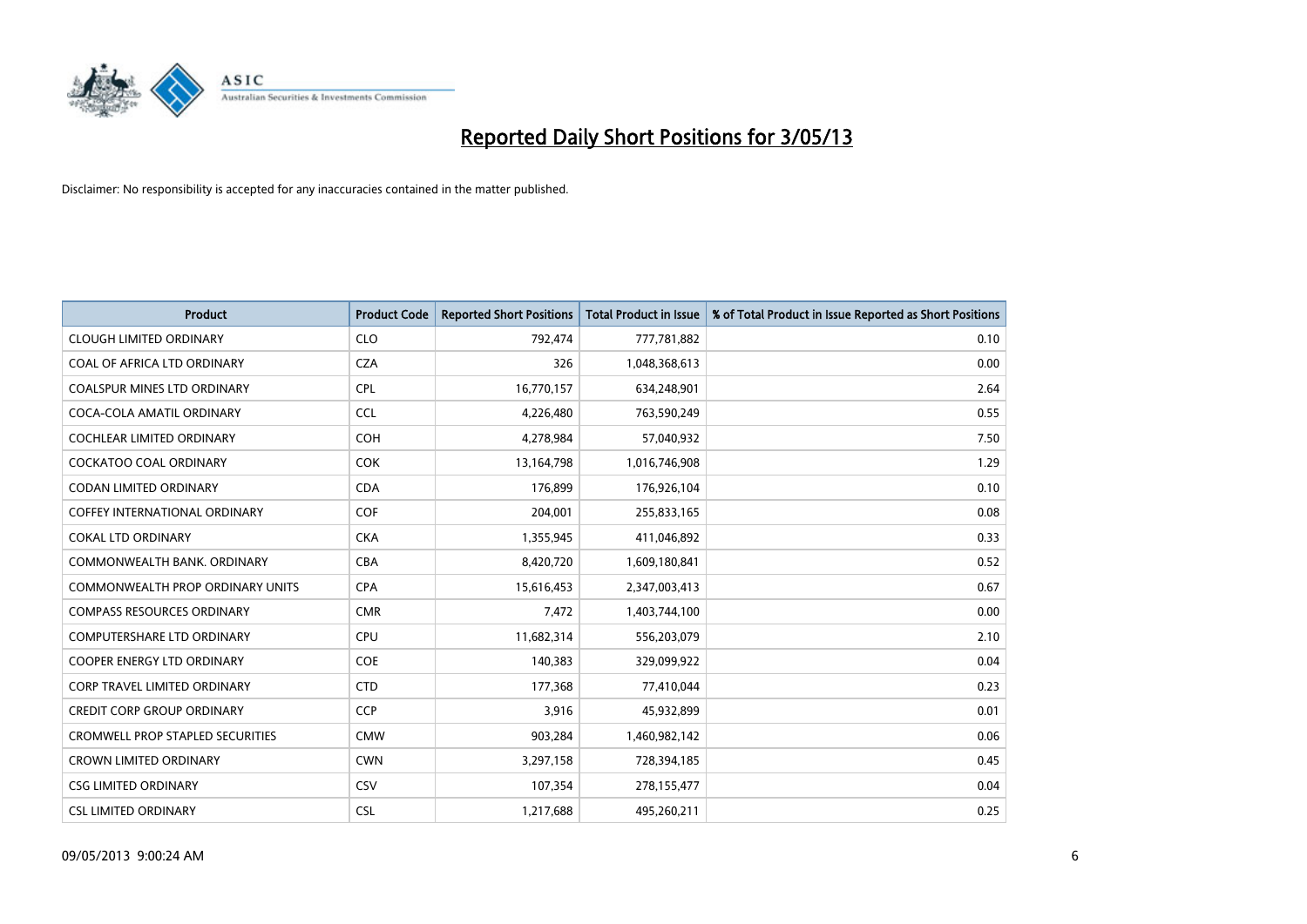

| <b>Product</b>                     | <b>Product Code</b> | <b>Reported Short Positions</b> | <b>Total Product in Issue</b> | % of Total Product in Issue Reported as Short Positions |
|------------------------------------|---------------------|---------------------------------|-------------------------------|---------------------------------------------------------|
| <b>CSR LIMITED ORDINARY</b>        | <b>CSR</b>          | 50,189,277                      | 506,000,315                   | 9.92                                                    |
| <b>CUDECO LIMITED ORDINARY</b>     | <b>CDU</b>          | 4,006,031                       | 199,877,294                   | 2.00                                                    |
| DART ENERGY LTD ORDINARY           | <b>DTE</b>          | 13,840,141                      | 878,988,226                   | 1.57                                                    |
| DATA#3 LIMITED ORDINARY            | <b>DTL</b>          | 22,057                          | 153,974,950                   | 0.01                                                    |
| DAVID JONES LIMITED ORDINARY       | <b>DIS</b>          | 55,867,466                      | 531,788,775                   | 10.51                                                   |
| DECMIL GROUP LIMITED ORDINARY      | <b>DCG</b>          | 2,945,170                       | 168,203,219                   | 1.75                                                    |
| DEXUS PROPERTY GROUP STAPLED UNITS | <b>DXS</b>          | 21,665,804                      | 4,839,024,176                 | 0.45                                                    |
| DISCOVERY METALS LTD ORDINARY      | <b>DML</b>          | 8,107,673                       | 486,986,451                   | 1.66                                                    |
| DOMINO PIZZA ENTERPR ORDINARY      | <b>DMP</b>          | 327,124                         | 70,192,674                    | 0.47                                                    |
| DORAY MINERALS LTD ORDINARY        | <b>DRM</b>          | 57,921                          | 141,866,768                   | 0.04                                                    |
| DOWNER EDI LIMITED ORDINARY        | <b>DOW</b>          | 6,021,724                       | 433,409,429                   | 1.39                                                    |
| DRILLSEARCH ENERGY ORDINARY        | <b>DLS</b>          | 18,610,220                      | 427,353,371                   | 4.35                                                    |
| DUET GROUP STAPLED US PROHIBIT.    | <b>DUE</b>          | 33,915,183                      | 1,169,314,842                 | 2.90                                                    |
| DULUXGROUP LIMITED ORDINARY        | <b>DLX</b>          | 10,913,645                      | 374,507,181                   | 2.91                                                    |
| <b>DWS LTD ORDINARY</b>            | <b>DWS</b>          | 392,545                         | 132,362,763                   | 0.30                                                    |
| ECHO ENTERTAINMENT ORDINARY        | <b>EGP</b>          | 5,335,316                       | 825,672,730                   | 0.65                                                    |
| ELDERS LIMITED ORDINARY            | <b>ELD</b>          | 16,760,350                      | 448,598,480                   | 3.74                                                    |
| ELEMENTAL MINERALS ORDINARY        | <b>ELM</b>          | 33,456                          | 288,587,228                   | 0.01                                                    |
| ELEMENTOS LIMITED ORDINARY         | <b>ELT</b>          | 16                              | 154,349,209                   | 0.00                                                    |
| <b>EMECO HOLDINGS ORDINARY</b>     | EHL.                | 14,561,382                      | 599,675,707                   | 2.43                                                    |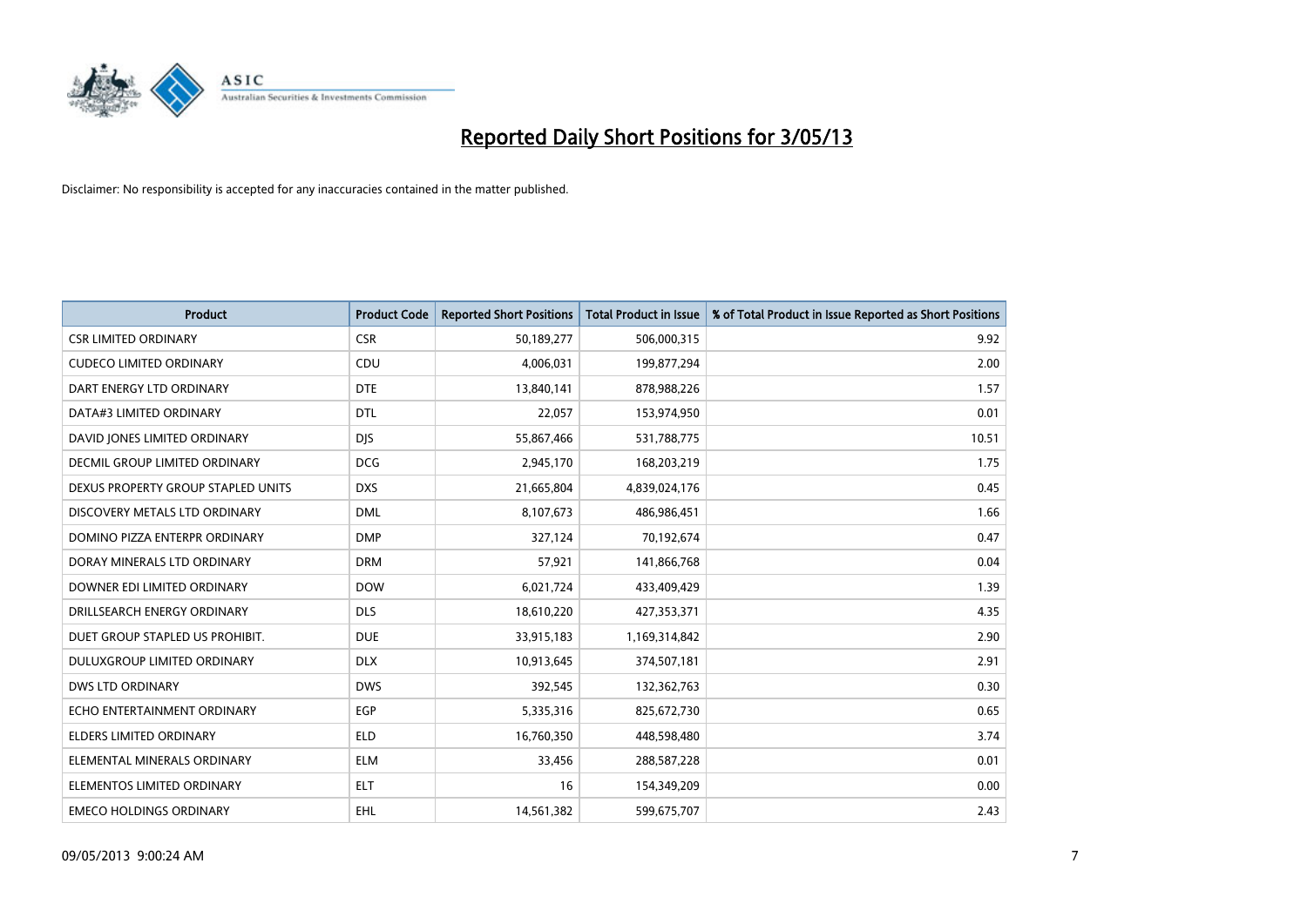

| <b>Product</b>                         | <b>Product Code</b> | <b>Reported Short Positions</b> | <b>Total Product in Issue</b> | % of Total Product in Issue Reported as Short Positions |
|----------------------------------------|---------------------|---------------------------------|-------------------------------|---------------------------------------------------------|
| <b>ENDEAVOUR MIN CORP CDI 1:1</b>      | <b>EVR</b>          | 132,119                         | 126,964,939                   | 0.10                                                    |
| ENERGY RESOURCES ORDINARY 'A'          | ERA                 | 10,294,644                      | 517,725,062                   | 1.99                                                    |
| <b>ENERGY WORLD CORPOR, ORDINARY</b>   | <b>EWC</b>          | 18,983,040                      | 1,734,166,672                 | 1.09                                                    |
| ENVESTRA LIMITED ORDINARY              | <b>ENV</b>          | 1,948,311                       | 1,764,283,571                 | 0.11                                                    |
| EQUATORIAL RES LTD ORDINARY            | EQX                 | 8                               | 119,835,353                   | 0.00                                                    |
| EVOLUTION MINING LTD ORDINARY          | <b>EVN</b>          | 22,592,521                      | 708,092,989                   | 3.19                                                    |
| FAIRFAX MEDIA LTD ORDINARY             | <b>FXI</b>          | 400,774,133                     | 2,351,955,725                 | 17.04                                                   |
| FANTASTIC HOLDINGS ORDINARY            | <b>FAN</b>          | 12,567                          | 102,739,538                   | 0.01                                                    |
| <b>FAR LTD ORDINARY</b>                | <b>FAR</b>          | 22,121,932                      | 2,499,846,742                 | 0.88                                                    |
| FEDERATION CNTRES ORD/UNIT STAPLED SEC | <b>FDC</b>          | 4,667,999                       | 1,427,641,565                 | 0.33                                                    |
| FKP PROPERTY GROUP STAPLED SECURITIES  | <b>FKP</b>          | 6,504,404                       | 321,578,705                   | 2.02                                                    |
| FLEETWOOD CORP ORDINARY                | <b>FWD</b>          | 3,409,680                       | 60,518,944                    | 5.63                                                    |
| FLETCHER BUILDING ORDINARY             | <b>FBU</b>          | 4,203,982                       | 686,096,427                   | 0.61                                                    |
| FLEXIGROUP LIMITED ORDINARY            | <b>FXL</b>          | 97,430                          | 287,869,669                   | 0.03                                                    |
| <b>FLIGHT CENTRE ORDINARY</b>          | <b>FLT</b>          | 11,527,841                      | 100,418,807                   | 11.48                                                   |
| FLINDERS MINES LTD ORDINARY            | <b>FMS</b>          | 2,813,927                       | 1,821,300,404                 | 0.15                                                    |
| FOCUS MINERALS LTD ORDINARY            | <b>FML</b>          | 30,034,655                      | 9,123,466,329                 | 0.33                                                    |
| FONTERRA SHARE FUND ORDINARY UNITS     | <b>FSF</b>          | 469,920                         | 98,204,734                    | 0.48                                                    |
| FORGE GROUP LIMITED ORDINARY           | FGE                 | 735,151                         | 86,169,014                    | 0.85                                                    |
| FORTESCUE METALS GRP ORDINARY          | <b>FMG</b>          | 169,552,361                     | 3,113,798,659                 | 5.45                                                    |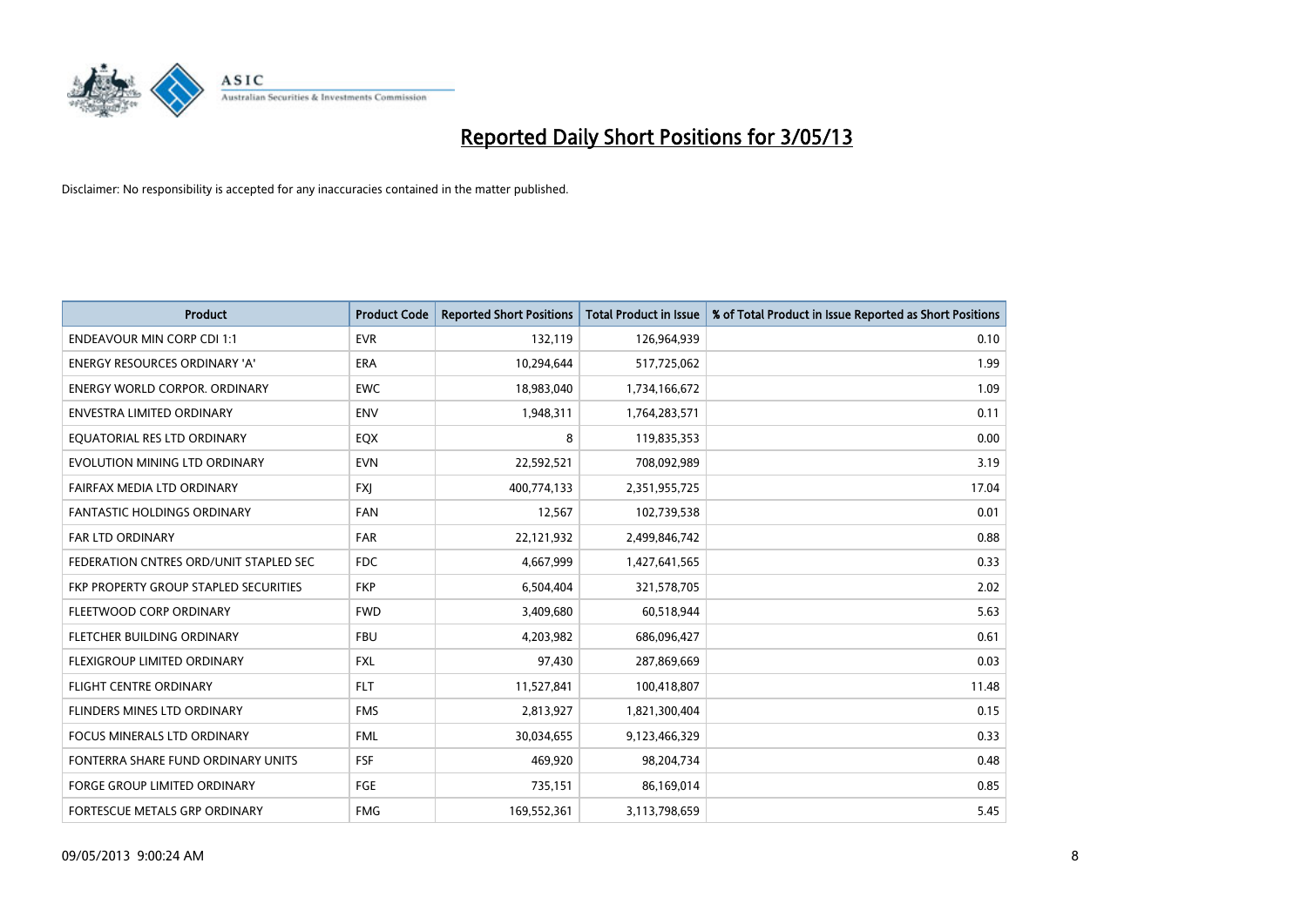

| <b>Product</b>                                   | <b>Product Code</b> | <b>Reported Short Positions</b> | <b>Total Product in Issue</b> | % of Total Product in Issue Reported as Short Positions |
|--------------------------------------------------|---------------------|---------------------------------|-------------------------------|---------------------------------------------------------|
| <b>G.U.D. HOLDINGS ORDINARY</b>                  | GUD                 | 4,963,218                       | 71,341,319                    | 6.96                                                    |
| <b>G8 EDUCATION LIMITED ORDINARY</b>             | <b>GEM</b>          | 379,575                         | 272,151,612                   | 0.14                                                    |
| <b>GAGE ROADS BREWING ORDINARY</b>               | GRB                 | 282,000                         | 391,672,984                   | 0.07                                                    |
| <b>GALAXY RESOURCES ORDINARY</b>                 | <b>GXY</b>          | 3,851,130                       | 584,355,501                   | 0.66                                                    |
| <b>GEODYNAMICS LIMITED ORDINARY</b>              | GDY                 | 850                             | 406,452,608                   | 0.00                                                    |
| <b>GINDALBIE METALS LTD ORDINARY</b>             | <b>GBG</b>          | 37,244,862                      | 1,492,154,301                 | 2.50                                                    |
| <b>GOODMAN FIELDER, ORDINARY</b>                 | <b>GFF</b>          | 40,877,231                      | 1,955,559,207                 | 2.09                                                    |
| <b>GOODMAN GROUP STAPLED</b>                     | <b>GMG</b>          | 9,433,803                       | 1,713,233,947                 | 0.55                                                    |
| <b>GPT GROUP STAPLED SEC.</b>                    | GPT                 | 7,391,728                       | 1,768,731,729                 | 0.42                                                    |
| <b>GRAINCORP LIMITED A CLASS ORDINARY</b>        | <b>GNC</b>          | 2,580,426                       | 228,855,628                   | 1.13                                                    |
| <b>GRANGE RESOURCES. ORDINARY</b>                | GRR                 | 4,763,911                       | 1,156,492,195                 | 0.41                                                    |
| <b>GREENLAND MIN EN LTD ORDINARY</b>             | GGG                 | 5,676,509                       | 571,975,263                   | 0.99                                                    |
| <b>GROWTHPOINT PROPERTY ORD/UNIT STAPLED SEC</b> | GOZ                 | 5,484                           | 402,830,366                   | 0.00                                                    |
| <b>GRYPHON MINERALS LTD ORDINARY</b>             | GRY                 | 15,638,361                      | 400,464,983                   | 3.91                                                    |
| <b>GUILDFORD COAL LTD ORDINARY</b>               | <b>GUF</b>          | 1,641,059                       | 635,046,899                   | 0.26                                                    |
| <b>GUNNS LIMITED ORDINARY</b>                    | <b>GNS</b>          | 51,772,667                      | 848,401,559                   | 6.10                                                    |
| <b>GWA GROUP LTD ORDINARY</b>                    | GWA                 | 10,210,283                      | 306,533,770                   | 3.33                                                    |
| <b>HARVEY NORMAN ORDINARY</b>                    | <b>HVN</b>          | 85,306,927                      | 1,062,316,784                 | 8.03                                                    |
| HASTIE GROUP LIMITED ORDINARY                    | <b>HST</b>          | 210,891                         | 137,353,504                   | 0.15                                                    |
| <b>HENDERSON GROUP CDI 1:1</b>                   | <b>HGG</b>          | 1,039,444                       | 739,664,277                   | 0.14                                                    |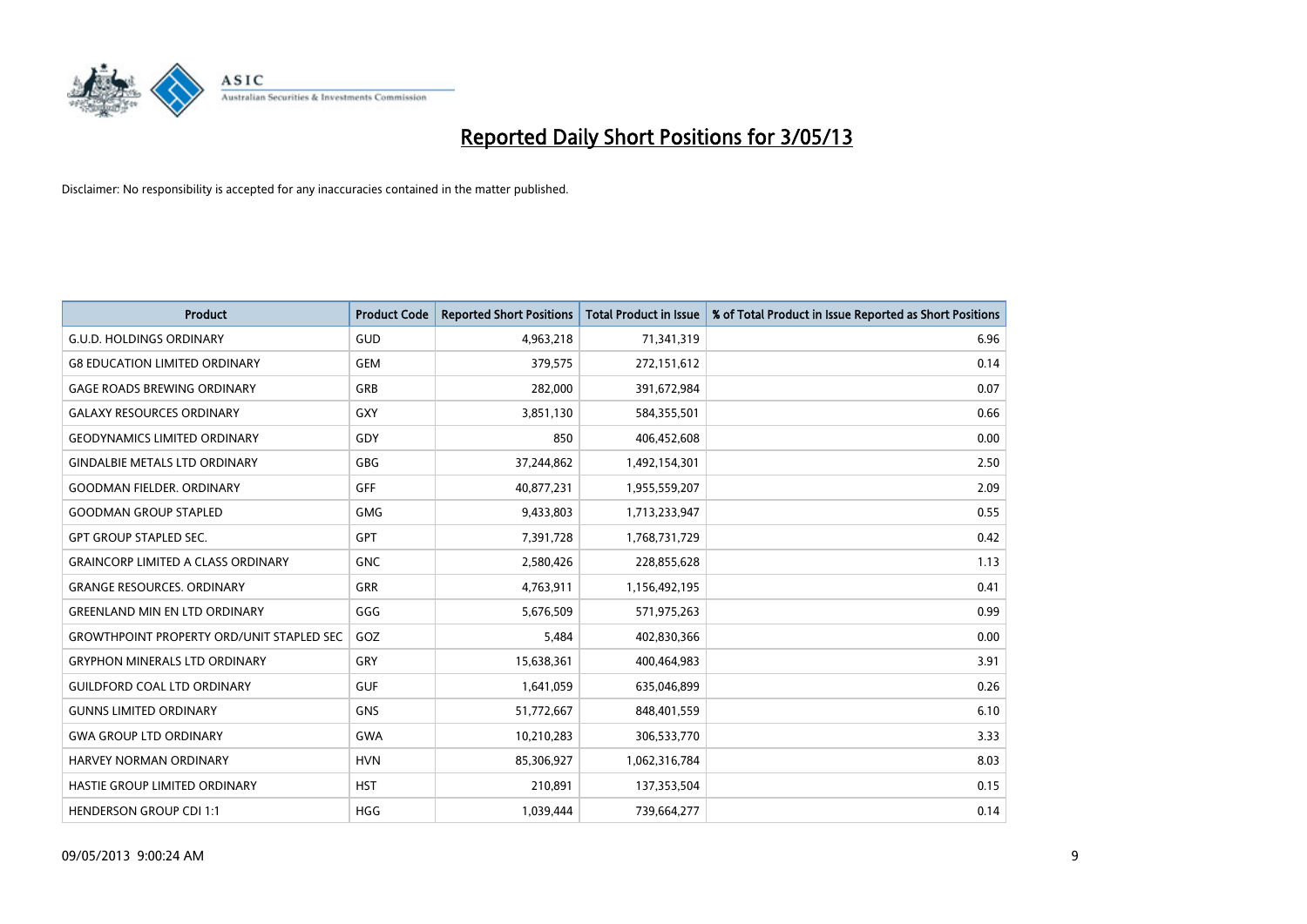

| <b>Product</b>                                | <b>Product Code</b> | <b>Reported Short Positions</b> | <b>Total Product in Issue</b> | % of Total Product in Issue Reported as Short Positions |
|-----------------------------------------------|---------------------|---------------------------------|-------------------------------|---------------------------------------------------------|
| HFA HOLDINGS LIMITED ORDINARY                 | <b>HFA</b>          | 3,809                           | 117,332,831                   | 0.00                                                    |
| HILLGROVE RES LTD ORDINARY                    | <b>HGO</b>          | 1,734,834                       | 1,022,760,221                 | 0.17                                                    |
| HILLS HOLDINGS LTD ORDINARY                   | <b>HIL</b>          | 1,374,800                       | 246,500,444                   | 0.56                                                    |
| HORIZON OIL LIMITED ORDINARY                  | <b>HZN</b>          | 62,105,784                      | 1,135,266,515                 | 5.47                                                    |
| <b>ICAR ASIA LTD ORDINARY</b>                 | ICQ                 | 12,570                          | 91,231,886                    | 0.01                                                    |
| <b>ICON ENERGY LIMITED ORDINARY</b>           | <b>ICN</b>          | 1,561,331                       | 533,391,210                   | 0.29                                                    |
| <b>IINET LIMITED ORDINARY</b>                 | <b>IIN</b>          | 1,308,061                       | 161,238,847                   | 0.81                                                    |
| ILUKA RESOURCES ORDINARY                      | ILU                 | 61,576,502                      | 418,700,517                   | 14.71                                                   |
| <b>IMDEX LIMITED ORDINARY</b>                 | <b>IMD</b>          | 5,346,245                       | 210,473,188                   | 2.54                                                    |
| IMF (AUSTRALIA) LTD ORDINARY                  | <b>IMF</b>          | 1,081,382                       | 123,201,716                   | 0.88                                                    |
| <b>INCITEC PIVOT ORDINARY</b>                 | IPL                 | 27,665,262                      | 1,628,730,107                 | 1.70                                                    |
| <b>INDEPENDENCE GROUP ORDINARY</b>            | <b>IGO</b>          | 5,507,795                       | 232,882,535                   | 2.37                                                    |
| <b>INDOPHIL RESOURCES ORDINARY</b>            | <b>IRN</b>          | 775,717                         | 1,203,146,194                 | 0.06                                                    |
| <b>INFIGEN ENERGY STAPLED SECURITIES</b>      | <b>IFN</b>          | 3,291,809                       | 762,265,972                   | 0.43                                                    |
| <b>INSURANCE AUSTRALIA ORDINARY</b>           | <b>IAG</b>          | 2,666,262                       | 2,079,034,021                 | 0.13                                                    |
| INTEGRATED RESEARCH ORDINARY                  | IRI                 | 24,869                          | 168,359,453                   | 0.01                                                    |
| <b>INTREPID MINES ORDINARY</b>                | <b>IAU</b>          | 17,616,905                      | 555,792,572                   | 3.17                                                    |
| <b>INVESTA OFFICE FUND STAPLED SECURITIES</b> | <b>IOF</b>          | 1,404,017                       | 614,047,458                   | 0.23                                                    |
| <b>INVOCARE LIMITED ORDINARY</b>              | <b>IVC</b>          | 1,079,919                       | 110,030,298                   | 0.98                                                    |
| ION LIMITED ORDINARY                          | <b>ION</b>          | 164,453                         | 256,365,105                   | 0.06                                                    |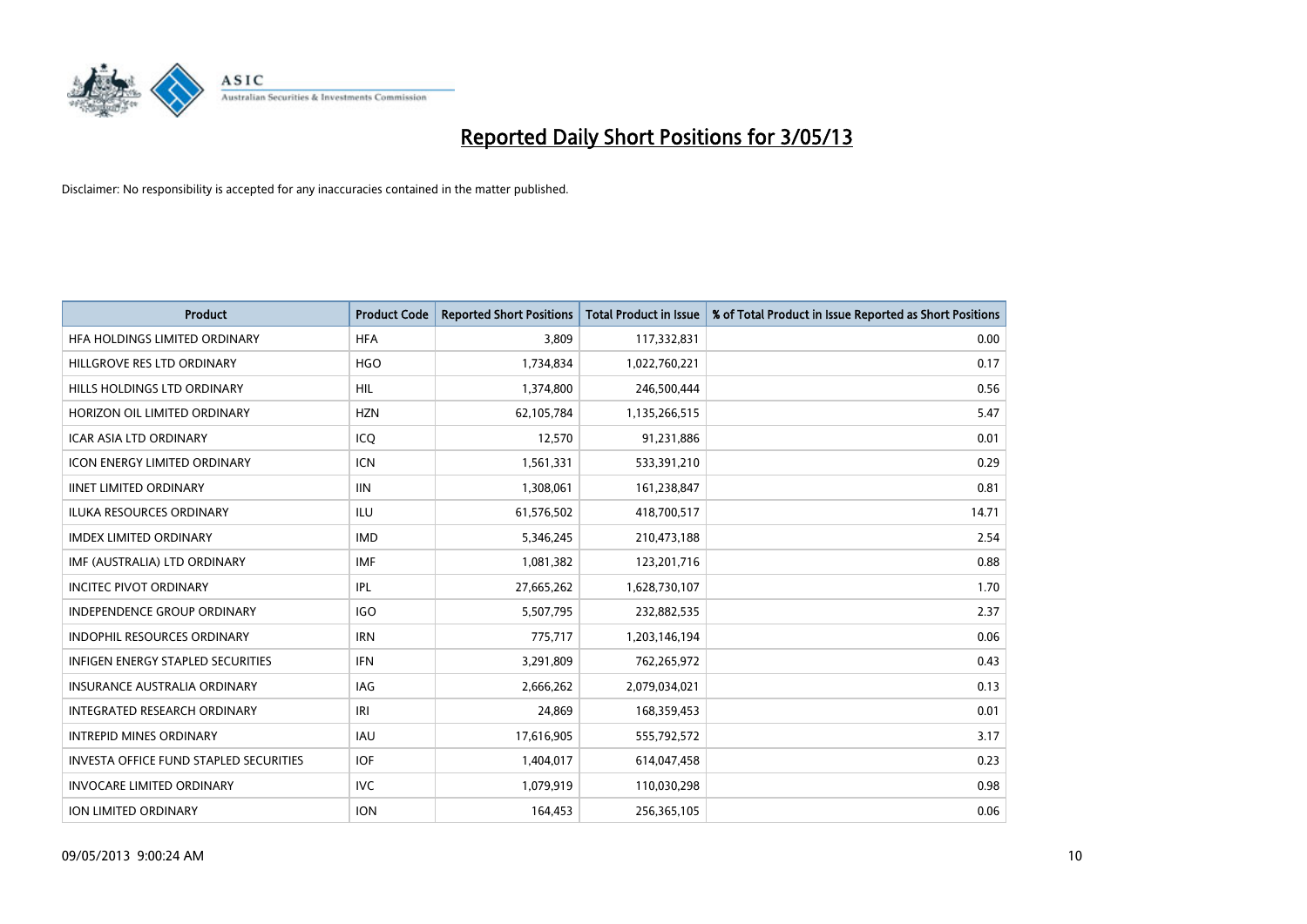

| <b>Product</b>                           | <b>Product Code</b> | <b>Reported Short Positions</b> | <b>Total Product in Issue</b> | % of Total Product in Issue Reported as Short Positions |
|------------------------------------------|---------------------|---------------------------------|-------------------------------|---------------------------------------------------------|
| <b>IOOF HOLDINGS LTD ORDINARY</b>        | IFL                 | 2,433,749                       | 232,091,225                   | 1.05                                                    |
| <b>IRESS LIMITED ORDINARY</b>            | <b>IRE</b>          | 2,749,252                       | 128,620,231                   | 2.14                                                    |
| <b>IRON ORE HOLDINGS ORDINARY</b>        | <b>IOH</b>          | 16,649                          | 161,174,005                   | 0.01                                                    |
| <b>IVANHOE AUSTRALIA ORDINARY</b>        | <b>IVA</b>          | 1,764,722                       | 725,494,382                   | 0.24                                                    |
| JAMES HARDIE INDUST CHESS DEPOSITARY INT | <b>IHX</b>          | 6,218,912                       | 441,646,684                   | 1.41                                                    |
| <b>JB HI-FI LIMITED ORDINARY</b>         | <b>IBH</b>          | 17,711,822                      | 98,947,309                    | 17.90                                                   |
| <b>JUMBO INTERACTIVE ORDINARY</b>        | <b>JIN</b>          | 28,647                          | 43,552,560                    | 0.07                                                    |
| <b>JUPITER MINES ORDINARY</b>            | <b>IMS</b>          | 280,030                         | 2,281,835,383                 | 0.01                                                    |
| <b>KAGARA LTD ORDINARY</b>               | KZL                 | 3,008,926                       | 798,953,117                   | 0.38                                                    |
| KAROON GAS AUSTRALIA ORDINARY            | <b>KAR</b>          | 1,644,943                       | 221,420,769                   | 0.74                                                    |
| KATHMANDU HOLD LTD ORDINARY              | <b>KMD</b>          | 377,601                         | 200,215,894                   | 0.19                                                    |
| <b>KBL MINING LIMITED ORDINARY</b>       | <b>KBL</b>          | 1,820                           | 293,535,629                   | 0.00                                                    |
| KIDMAN RESOURCES LTD ORDINARY            | <b>KDR</b>          | 171,047                         | 85,525,328                    | 0.20                                                    |
| KINGSGATE CONSOLID. ORDINARY             | <b>KCN</b>          | 11,327,794                      | 152,191,905                   | 7.44                                                    |
| KINGSROSE MINING LTD ORDINARY            | <b>KRM</b>          | 534,455                         | 291,959,871                   | 0.18                                                    |
| LEIGHTON HOLDINGS ORDINARY               | LEI                 | 7,820,439                       | 337,230,813                   | 2.32                                                    |
| LEND LEASE GROUP UNIT/ORD STAPLED        | LLC                 | 6,159,870                       | 575,508,314                   | 1.07                                                    |
| LINC ENERGY LTD ORDINARY                 | <b>LNC</b>          | 15,802,382                      | 520,765,276                   | 3.03                                                    |
| LION SELECTION GRP ORDINARY              | <b>LSX</b>          | 36                              | 88,031,572                    | 0.00                                                    |
| LYCOPODIUM LIMITED ORDINARY              | LYL                 | 169                             | 38,955,103                    | 0.00                                                    |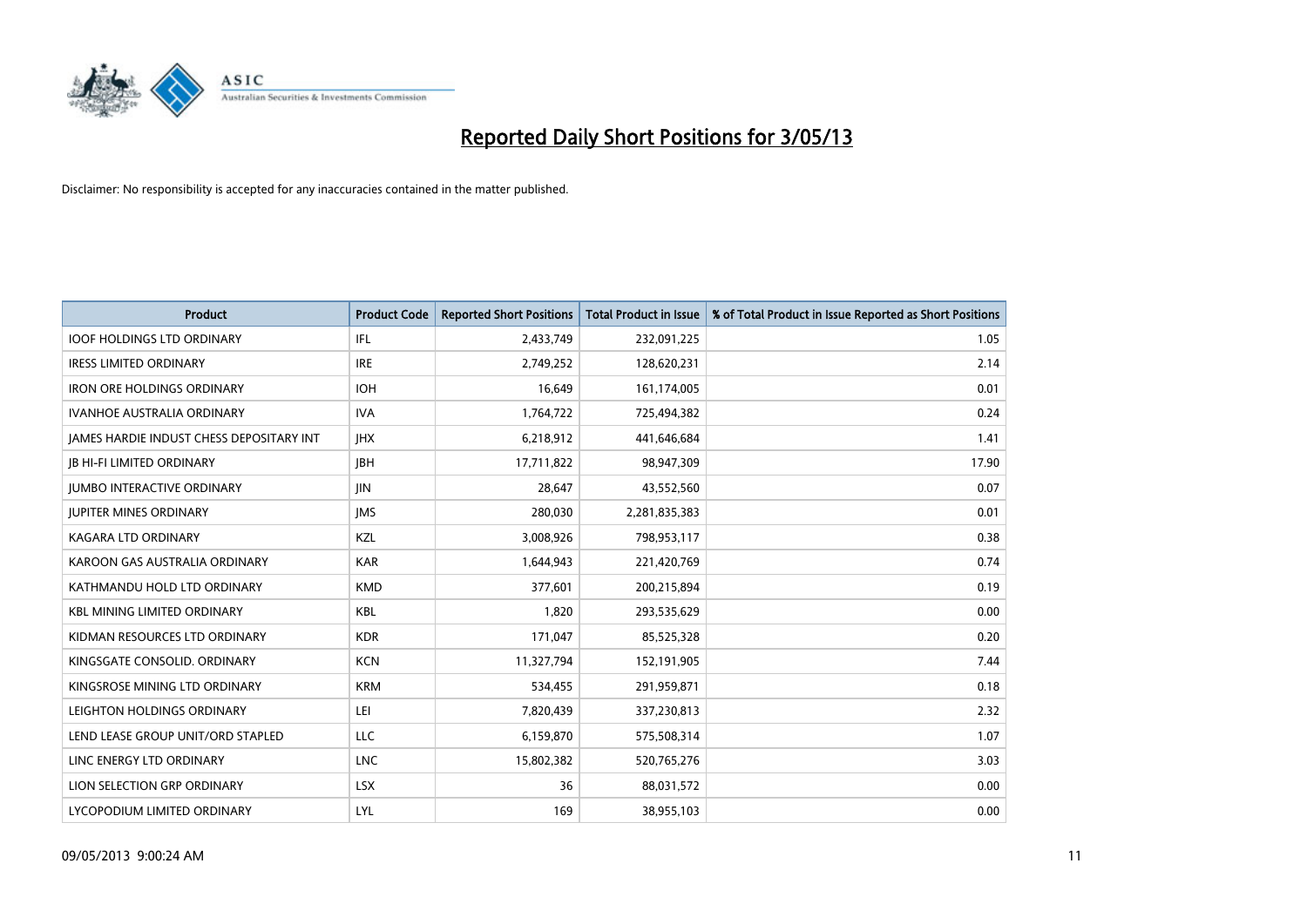

| <b>Product</b>                        | <b>Product Code</b> | <b>Reported Short Positions</b> | <b>Total Product in Issue</b> | % of Total Product in Issue Reported as Short Positions |
|---------------------------------------|---------------------|---------------------------------|-------------------------------|---------------------------------------------------------|
| LYNAS CORPORATION ORDINARY            | <b>LYC</b>          | 205,421,307                     | 1,960,801,292                 | 10.48                                                   |
| M2 TELECOMMUNICATION ORDINARY         | MTU                 | 6,022,186                       | 159,260,396                   | 3.78                                                    |
| <b>MACMAHON HOLDINGS ORDINARY</b>     | <b>MAH</b>          | 10,406,479                      | 1,261,699,966                 | 0.82                                                    |
| MACO ATLAS ROADS GRP ORDINARY STAPLED | <b>MQA</b>          | 16,751,679                      | 478,531,436                   | 3.50                                                    |
| MACQUARIE GROUP LTD ORDINARY          | <b>MOG</b>          | 3,963,513                       | 339,506,578                   | 1.17                                                    |
| MAGELLAN FIN GRP LTD ORDINARY         | <b>MFG</b>          | 448.844                         | 152,782,876                   | 0.29                                                    |
| <b>MATRIX C &amp; E LTD ORDINARY</b>  | <b>MCE</b>          | 3,474,482                       | 94,555,428                    | 3.67                                                    |
| MAVERICK DRILLING ORDINARY            | <b>MAD</b>          | 12,348,360                      | 452,726,751                   | 2.73                                                    |
| MCMILLAN SHAKESPEARE ORDINARY         | <b>MMS</b>          | 486.889                         | 74,523,965                    | 0.65                                                    |
| MCPHERSON'S LTD ORDINARY              | <b>MCP</b>          | 2,601                           | 89,294,198                    | 0.00                                                    |
| MEDUSA MINING LTD ORDINARY            | MML                 | 3,096,637                       | 188,903,911                   | 1.64                                                    |
| MEO AUSTRALIA LTD ORDINARY            | <b>MEO</b>          | 331,375                         | 627,264,587                   | 0.05                                                    |
| MERMAID MARINE ORDINARY               | <b>MRM</b>          | 854,838                         | 228,166,230                   | 0.37                                                    |
| MESOBLAST LIMITED ORDINARY            | <b>MSB</b>          | 15,344,603                      | 315,423,901                   | 4.86                                                    |
| METALS X LIMITED ORDINARY             | <b>MLX</b>          | 903,960                         | 1,651,766,110                 | 0.05                                                    |
| METCASH LIMITED ORDINARY              | <b>MTS</b>          | 75,613,201                      | 880,704,786                   | 8.59                                                    |
| MICLYN EXP OFFSHR ORDINARY            | <b>MIO</b>          | 725,442                         | 281,536,912                   | 0.26                                                    |
| MILTON CORPORATION ORDINARY           | <b>MLT</b>          | 12,800                          | 122,147,119                   | 0.01                                                    |
| MINCOR RESOURCES NL ORDINARY          | <b>MCR</b>          | 2,581,776                       | 188,208,274                   | 1.37                                                    |
| MINERAL DEPOSITS ORDINARY             | <b>MDL</b>          | 2,468,294                       | 83,538,786                    | 2.95                                                    |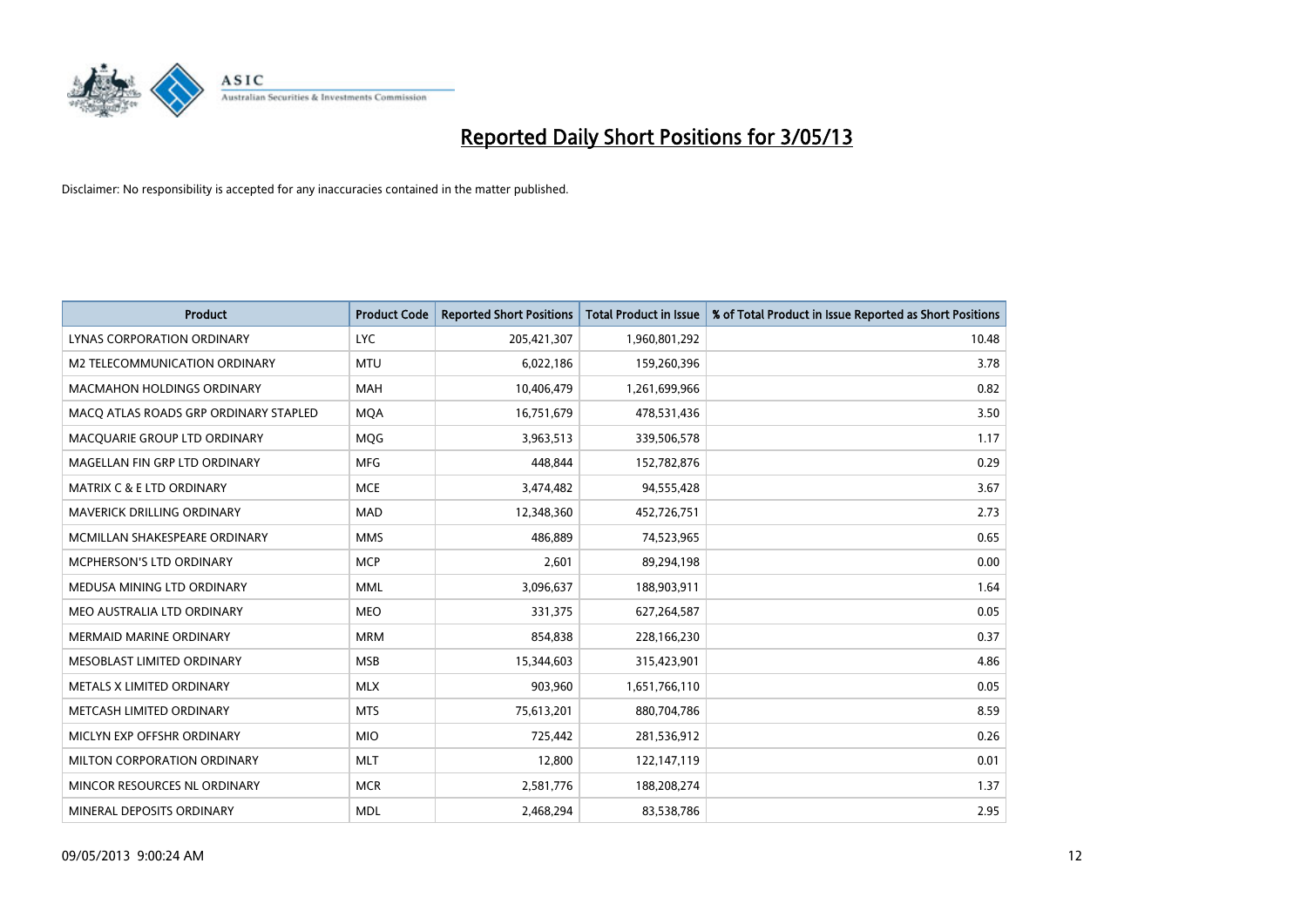

| <b>Product</b>                    | <b>Product Code</b> | <b>Reported Short Positions</b> | <b>Total Product in Issue</b> | % of Total Product in Issue Reported as Short Positions |
|-----------------------------------|---------------------|---------------------------------|-------------------------------|---------------------------------------------------------|
| MINERAL RESOURCES, ORDINARY       | <b>MIN</b>          | 4,302,515                       | 185,957,992                   | 2.31                                                    |
| MIRABELA NICKEL LTD ORDINARY      | <b>MBN</b>          | 20,962,174                      | 876,765,094                   | 2.39                                                    |
| MIRVAC GROUP STAPLED SECURITIES   | <b>MGR</b>          | 7,142,104                       | 3,426,028,367                 | 0.21                                                    |
| MOLOPO ENERGY LTD ORDINARY        | <b>MPO</b>          | 1,309,680                       | 246,371,894                   | 0.53                                                    |
| MONADELPHOUS GROUP ORDINARY       | <b>MND</b>          | 10,743,929                      | 90,940,258                    | 11.81                                                   |
| MORTGAGE CHOICE LTD ORDINARY      | <b>MOC</b>          | 1,496,447                       | 123,431,282                   | 1.21                                                    |
| <b>MOUNT GIBSON IRON ORDINARY</b> | <b>MGX</b>          | 19,180,029                      | 1,090,584,232                 | 1.76                                                    |
| MULTIPLEX SITES SITES             | <b>MXUPA</b>        | 969                             | 4,500,000                     | 0.02                                                    |
| MURCHISON METALS LTD ORDINARY     | <b>MMX</b>          | 3,781,092                       | 450,497,346                   | 0.84                                                    |
| MYER HOLDINGS LTD ORDINARY        | <b>MYR</b>          | 81,303,111                      | 583,594,551                   | 13.93                                                   |
| <b>MYSTATE LIMITED ORDINARY</b>   | <b>MYS</b>          | 15,027                          | 87,117,374                    | 0.02                                                    |
| NATIONAL AUST. BANK ORDINARY      | <b>NAB</b>          | 13,103,537                      | 2,342,421,436                 | 0.56                                                    |
| NAVITAS LIMITED ORDINARY          | <b>NVT</b>          | 14,936,347                      | 375,367,918                   | 3.98                                                    |
| NEON ENERGY LIMITED ORDINARY      | <b>NEN</b>          | 2,189,991                       | 549,844,091                   | 0.40                                                    |
| NEW HOPE CORPORATION ORDINARY     | <b>NHC</b>          | 2,637,649                       | 830,563,352                   | 0.32                                                    |
| NEW STANDARD ENERGY ORDINARY      | <b>NSE</b>          | 463,722                         | 305,331,847                   | 0.15                                                    |
| NEWCREST MINING ORDINARY          | <b>NCM</b>          | 6,799,156                       | 766,510,971                   | 0.89                                                    |
| NEWS CORP A NON-VOTING CDI        | <b>NWSLV</b>        | 3,428,018                       | 1,517,847,401                 | 0.23                                                    |
| NEWS CORP B VOTING CDI            | <b>NWS</b>          | 829,697                         | 798,520,953                   | 0.10                                                    |
| NEXTDC LIMITED ORDINARY           | <b>NXT</b>          | 5,152,777                       | 173,102,288                   | 2.98                                                    |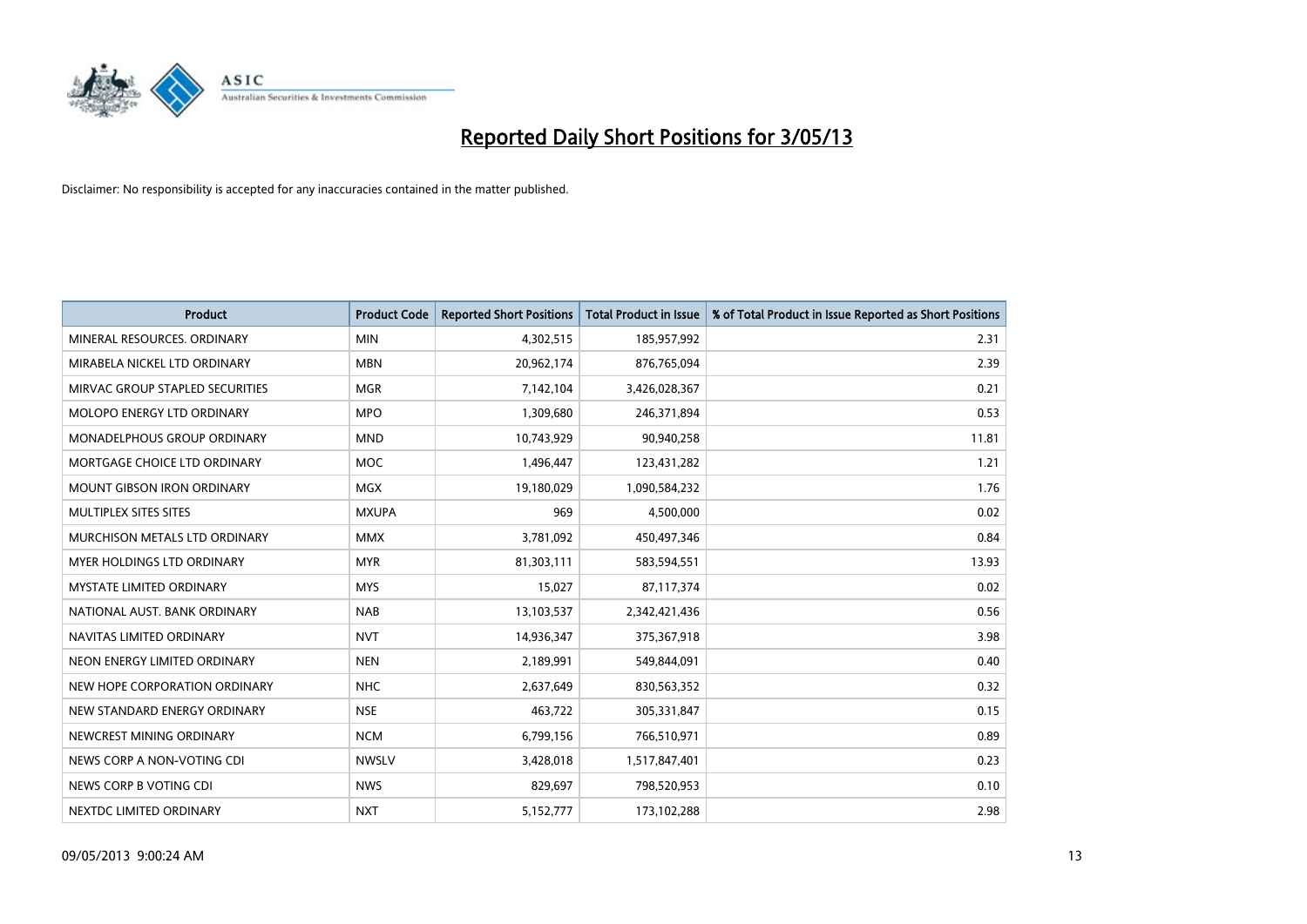

| <b>Product</b>                        | <b>Product Code</b> | <b>Reported Short Positions</b> | <b>Total Product in Issue</b> | % of Total Product in Issue Reported as Short Positions |
|---------------------------------------|---------------------|---------------------------------|-------------------------------|---------------------------------------------------------|
| NEXUS ENERGY LIMITED ORDINARY         | <b>NXS</b>          | 12,746,024                      | 1,329,821,159                 | 0.96                                                    |
| NIDO PETROLEUM ORDINARY               | <b>NDO</b>          | 42,400                          | 2,044,984,301                 | 0.00                                                    |
| NOBLE MINERAL RES ORDINARY            | <b>NMG</b>          | 2,528,936                       | 666,397,952                   | 0.38                                                    |
| NORFOLK GROUP ORDINARY                | <b>NFK</b>          | 200,050                         | 158,890,730                   | 0.13                                                    |
| NORTHERN IRON LTD ORDINARY            | <b>NFE</b>          | 1,918,740                       | 484,405,314                   | 0.40                                                    |
| NORTHERN STAR ORDINARY                | <b>NST</b>          | 4,359,427                       | 424,277,027                   | 1.03                                                    |
| NRW HOLDINGS LIMITED ORDINARY         | <b>NWH</b>          | 21,229,256                      | 278,888,011                   | 7.61                                                    |
| NUCOAL RESOURCES LTD ORDINARY         | <b>NCR</b>          | 150,000                         | 768,612,354                   | 0.02                                                    |
| NUFARM LIMITED ORDINARY               | <b>NUF</b>          | 12,974,110                      | 262,796,891                   | 4.94                                                    |
| OCEANAGOLD CORP. CHESS DEPOSITARY INT | <b>OGC</b>          | 1,049,383                       | 293,517,918                   | 0.36                                                    |
| OIL SEARCH LTD ORDINARY               | OSH                 | 25,803,179                      | 1,338,243,530                 | 1.93                                                    |
| OM HOLDINGS LIMITED ORDINARY          | OMH                 | 3,726,390                       | 673,423,337                   | 0.55                                                    |
| ORICA LIMITED ORDINARY                | ORI                 | 5,359,386                       | 366,868,401                   | 1.46                                                    |
| ORIGIN ENERGY ORDINARY                | <b>ORG</b>          | 15,205,975                      | 1,097,938,465                 | 1.38                                                    |
| OROCOBRE LIMITED ORDINARY             | <b>ORE</b>          | 641,062                         | 117,745,140                   | 0.54                                                    |
| OROTONGROUP LIMITED ORDINARY          | ORL                 | 145,660                         | 40,880,902                    | 0.36                                                    |
| ORPHEUS ENERGY LTD ORDINARY           | <b>OEG</b>          | 67,200                          | 130,475,919                   | 0.05                                                    |
| <b>OZ MINERALS ORDINARY</b>           | OZL                 | 17,669,004                      | 303,470,022                   | 5.82                                                    |
| <b>PACIFIC BRANDS ORDINARY</b>        | <b>PBG</b>          | 9,198,257                       | 912,915,695                   | 1.01                                                    |
| PALADIN ENERGY LTD ORDINARY           | <b>PDN</b>          | 109,393,243                     | 837,187,808                   | 13.07                                                   |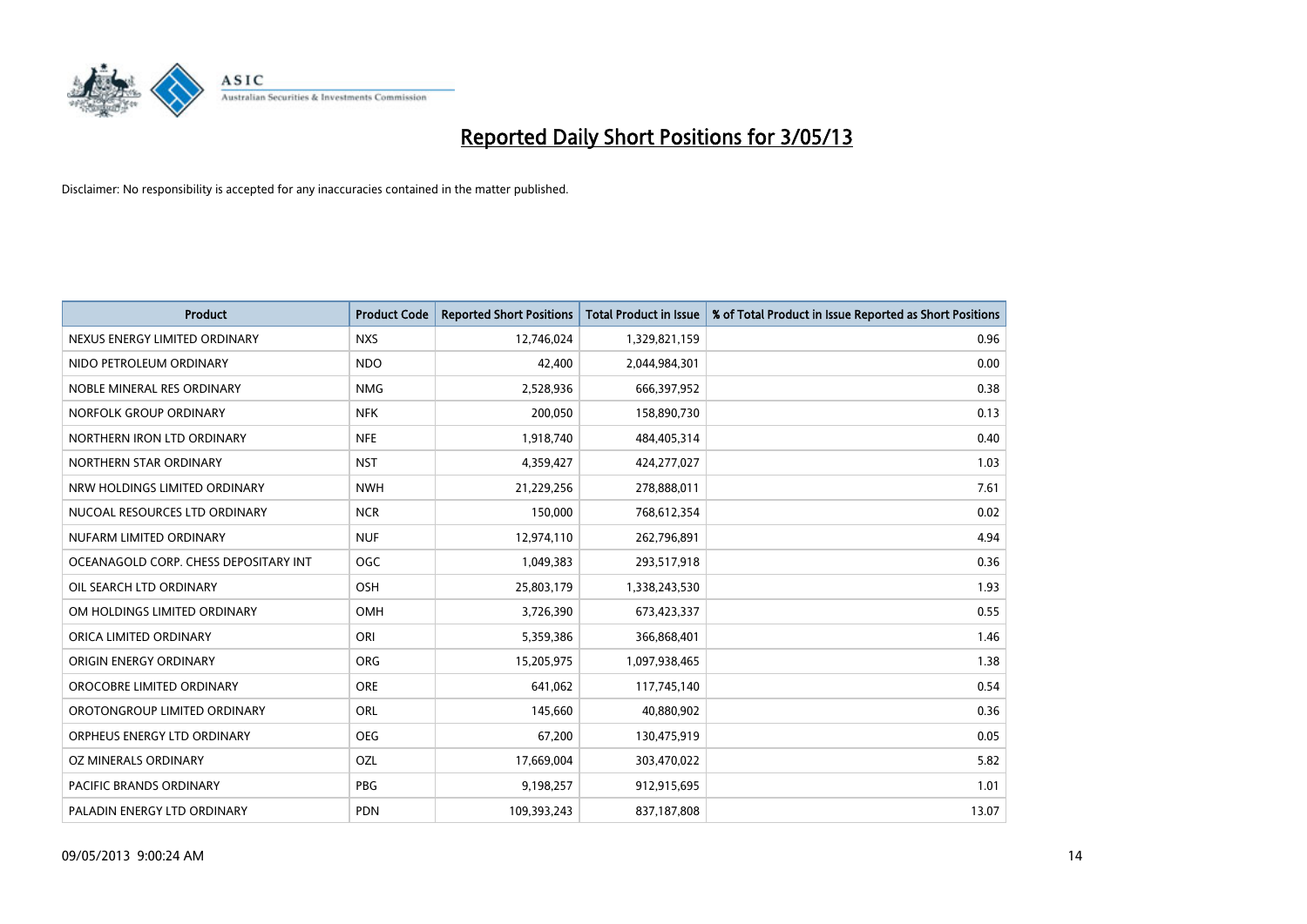

| <b>Product</b>               | <b>Product Code</b> | <b>Reported Short Positions</b> | <b>Total Product in Issue</b> | % of Total Product in Issue Reported as Short Positions |
|------------------------------|---------------------|---------------------------------|-------------------------------|---------------------------------------------------------|
| PANAUST LIMITED ORDINARY     | <b>PNA</b>          | 9,595,303                       | 615,911,205                   | 1.56                                                    |
| PANORAMIC RESOURCES ORDINARY | <b>PAN</b>          | 2,332,654                       | 256,899,729                   | 0.91                                                    |
| PAPERLINX LIMITED ORDINARY   | <b>PPX</b>          | 47,806                          | 609,280,761                   | 0.01                                                    |
| PAPILLON RES LTD ORDINARY    | <b>PIR</b>          | 2,279,363                       | 336,978,210                   | 0.68                                                    |
| PATTIES FOODS LTD ORDINARY   | PFL                 | 4,605                           | 139,065,639                   | 0.00                                                    |
| PEET LIMITED ORDINARY        | <b>PPC</b>          | 4,807,547                       | 364,592,768                   | 1.32                                                    |
| PERILYA LIMITED ORDINARY     | <b>PEM</b>          | 381,695                         | 769,316,426                   | 0.05                                                    |
| PERPETUAL LIMITED ORDINARY   | PPT                 | 2,151,987                       | 41,980,678                    | 5.13                                                    |
| PERSEUS MINING LTD ORDINARY  | PRU                 | 23,652,001                      | 457,962,088                   | 5.16                                                    |
| PHARMAXIS LTD ORDINARY       | <b>PXS</b>          | 12,924,468                      | 308,543,389                   | 4.19                                                    |
| PLATINUM ASSET ORDINARY      | <b>PTM</b>          | 6,548,060                       | 561,347,878                   | 1.17                                                    |
| PLATINUM AUSTRALIA ORDINARY  | <b>PLA</b>          | 836,127                         | 504,968,043                   | 0.17                                                    |
| PMI GOLD CORP CDI 1:1        | <b>PVM</b>          | 232,274                         | 146,516,845                   | 0.16                                                    |
| PMP LIMITED ORDINARY         | <b>PMP</b>          | 128,840                         | 323,781,124                   | 0.04                                                    |
| PRANA BIOTECHNOLOGY ORDINARY | <b>PBT</b>          | 305,080                         | 371,239,938                   | 0.08                                                    |
| PREMIER INVESTMENTS ORDINARY | <b>PMV</b>          | 409,859                         | 155,260,478                   | 0.26                                                    |
| PRIMA BIOMED LTD ORDINARY    | <b>PRR</b>          | 767,755                         | 1,066,063,388                 | 0.07                                                    |
| PRIMARY HEALTH CARE ORDINARY | PRY                 | 17,487,994                      | 503,921,941                   | 3.47                                                    |
| PRIMEAG AUSTRALIA ORDINARY   | PAG                 | 36,341                          | 266,394,444                   | 0.01                                                    |
| PROGRAMMED ORDINARY          | <b>PRG</b>          | 187,416                         | 118,179,696                   | 0.16                                                    |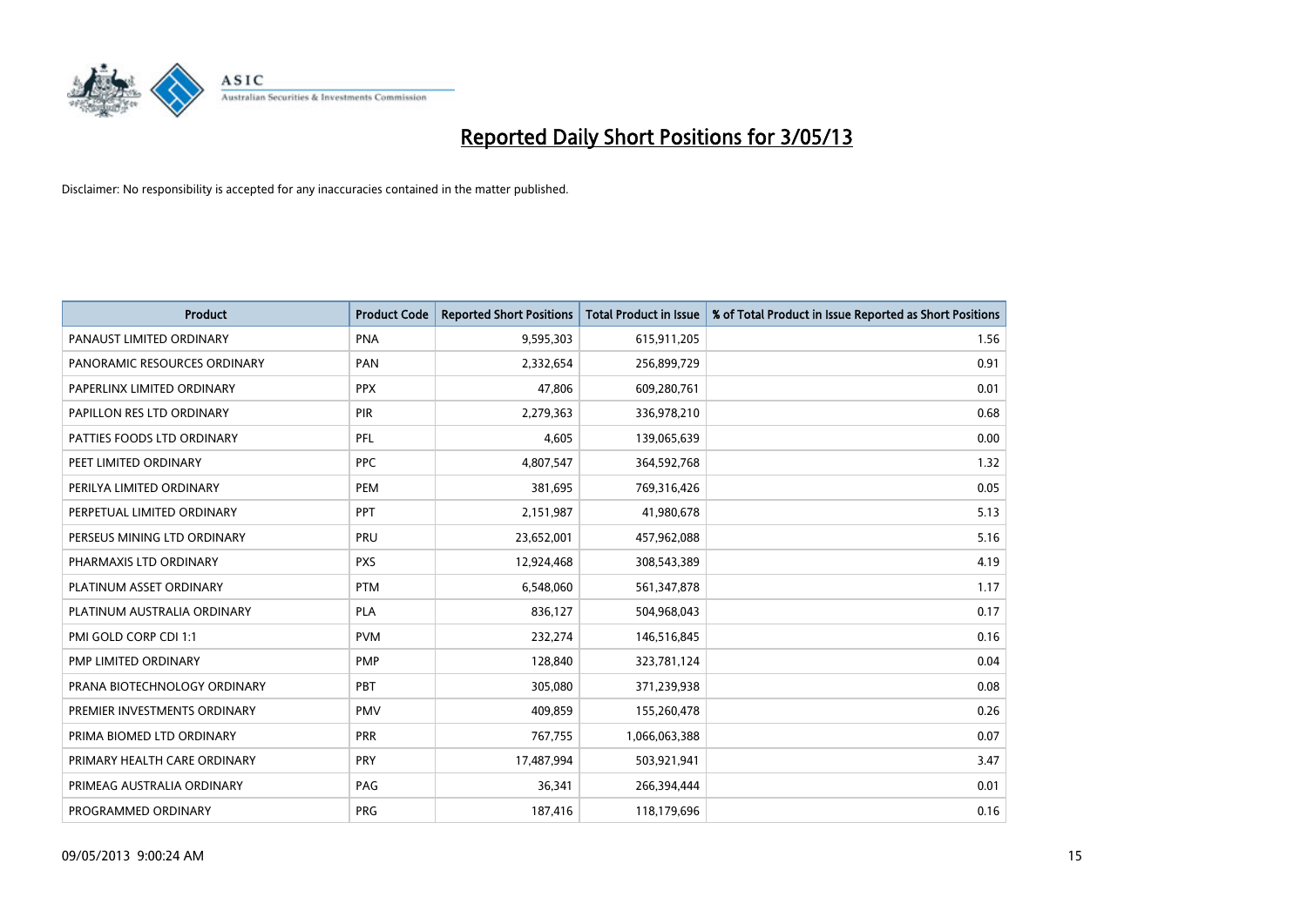

| <b>Product</b>                      | <b>Product Code</b> | <b>Reported Short Positions</b> | <b>Total Product in Issue</b> | % of Total Product in Issue Reported as Short Positions |
|-------------------------------------|---------------------|---------------------------------|-------------------------------|---------------------------------------------------------|
| PURA VIDA ENERGY NL ORDINARY        | <b>PVD</b>          | 457,040                         | 59,983,514                    | 0.76                                                    |
| <b>QANTAS AIRWAYS ORDINARY</b>      | QAN                 | 25,654,010                      | 2,241,945,788                 | 1.14                                                    |
| <b>OBE INSURANCE GROUP ORDINARY</b> | <b>OBE</b>          | 48,553,921                      | 1,200,002,952                 | 4.05                                                    |
| <b>QLD MINING CORP ORDINARY</b>     | <b>OMN</b>          | 1,300,000                       | 869,999,817                   | 0.15                                                    |
| ORXPHARMA LTD ORDINARY              | <b>QRX</b>          | 232,384                         | 144,644,706                   | 0.16                                                    |
| <b>QUBE HOLDINGS LTD ORDINARY</b>   | <b>QUB</b>          | 16,202,464                      | 928,965,547                   | 1.74                                                    |
| RAMELIUS RESOURCES ORDINARY         | <b>RMS</b>          | 6,115,707                       | 337,586,949                   | 1.81                                                    |
| RAMSAY HEALTH CARE ORDINARY         | <b>RHC</b>          | 1,655,246                       | 202,081,252                   | 0.82                                                    |
| RANGE RESOURCES LTD ORDINARY        | <b>RRS</b>          | 44,458                          | 2,567,810,783                 | 0.00                                                    |
| <b>RCR TOMLINSON ORDINARY</b>       | <b>RCR</b>          | 289,811                         | 132,431,265                   | 0.22                                                    |
| <b>REA GROUP ORDINARY</b>           | <b>REA</b>          | 60,586                          | 131,714,699                   | 0.05                                                    |
| <b>RECKON LIMITED ORDINARY</b>      | <b>RKN</b>          | 451,000                         | 129,488,015                   | 0.35                                                    |
| <b>RED 5 LIMITED ORDINARY</b>       | <b>RED</b>          | 789,746                         | 135,488,008                   | 0.58                                                    |
| <b>RED FORK ENERGY ORDINARY</b>     | <b>RFE</b>          | 4,890,121                       | 384,951,719                   | 1.27                                                    |
| REDBANK ENERGY LTD ORDINARY         | <b>AEJ</b>          | 13                              | 786,287                       | 0.00                                                    |
| REDFLEX HOLDINGS ORDINARY           | <b>RDF</b>          | 10,203                          | 110,762,310                   | 0.01                                                    |
| REECE AUSTRALIA LTD. ORDINARY       | <b>REH</b>          | 572                             | 99,600,000                    | 0.00                                                    |
| REGIS RESOURCES ORDINARY            | <b>RRL</b>          | 13,014,663                      | 474,413,655                   | 2.74                                                    |
| RESMED INC CDI 10:1                 | <b>RMD</b>          | 14,428,946                      | 1,556,242,300                 | 0.93                                                    |
| <b>RESOLUTE MINING ORDINARY</b>     | <b>RSG</b>          | 2,002,054                       | 643,094,224                   | 0.31                                                    |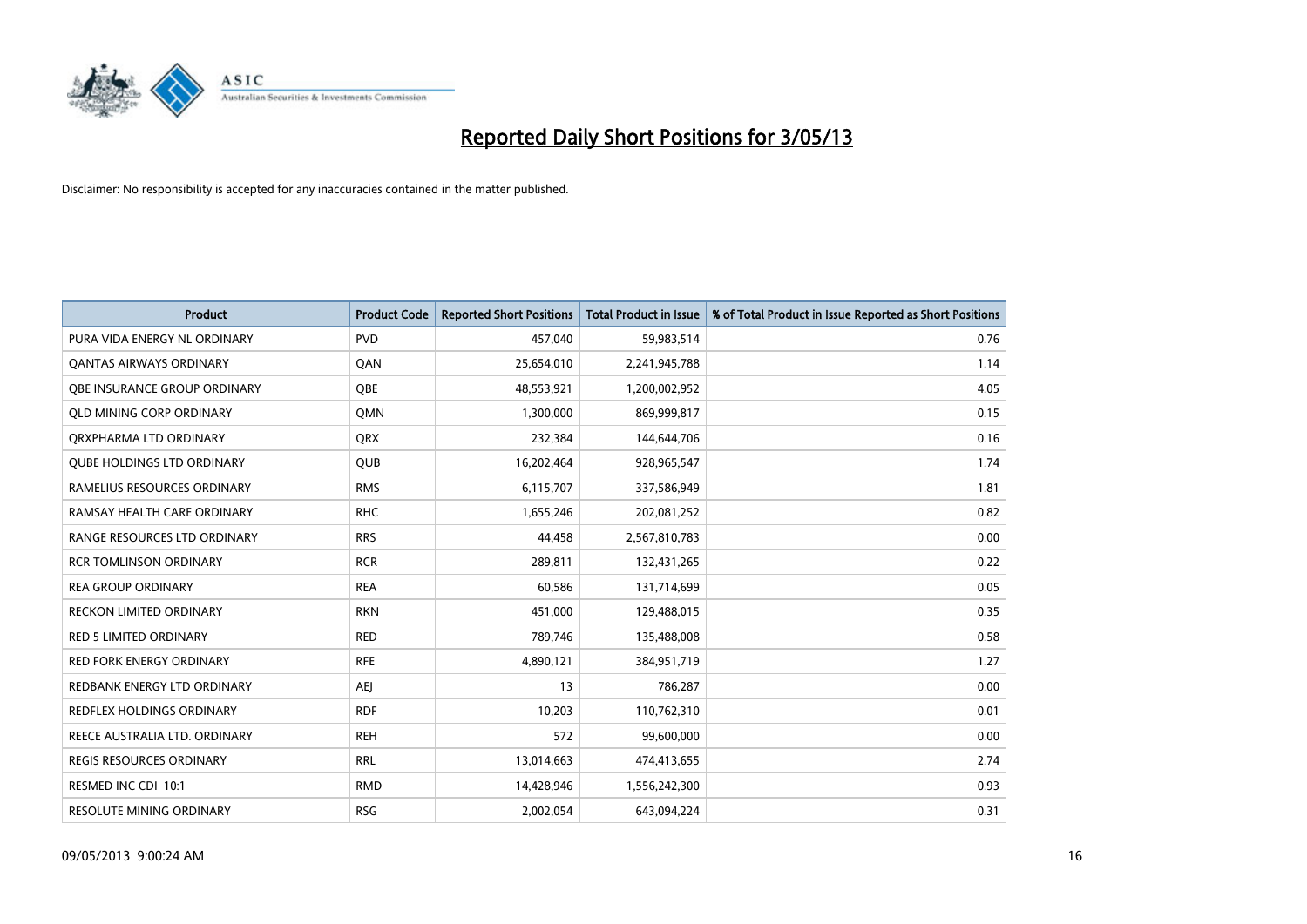

| Product                               | <b>Product Code</b> | <b>Reported Short Positions</b> | <b>Total Product in Issue</b> | % of Total Product in Issue Reported as Short Positions |
|---------------------------------------|---------------------|---------------------------------|-------------------------------|---------------------------------------------------------|
| <b>RESOURCE GENERATION ORDINARY</b>   | <b>RES</b>          | 73                              | 284,698,002                   | 0.00                                                    |
| RETAIL FOOD GROUP ORDINARY            | <b>RFG</b>          | 650,683                         | 130,227,856                   | 0.50                                                    |
| REX MINERALS LIMITED ORDINARY         | <b>RXM</b>          | 2,795,286                       | 188,907,284                   | 1.48                                                    |
| RHG LIMITED ORDINARY                  | <b>RHG</b>          | 1,085                           | 308,483,177                   | 0.00                                                    |
| <b>RIALTO ENERGY ORDINARY</b>         | <b>RIA</b>          | 41                              | 682,929,991                   | 0.00                                                    |
| <b>RIDLEY CORPORATION ORDINARY</b>    | <b>RIC</b>          | 1,515,005                       | 307,817,071                   | 0.49                                                    |
| RIO TINTO LIMITED ORDINARY            | <b>RIO</b>          | 12,329,282                      | 435,758,720                   | 2.83                                                    |
| ROC OIL COMPANY ORDINARY              | <b>ROC</b>          | 1,586,681                       | 683,235,552                   | 0.23                                                    |
| <b>RURALCO HOLDINGS ORDINARY</b>      | <b>RHL</b>          | 12,000                          | 55,019,284                    | 0.02                                                    |
| SAI GLOBAL LIMITED ORDINARY           | SAI                 | 14,355,219                      | 209,019,442                   | 6.87                                                    |
| SALMAT LIMITED ORDINARY               | <b>SLM</b>          | 91,426                          | 159,812,799                   | 0.06                                                    |
| SAMSON OIL & GAS LTD ORDINARY         | SSN                 | 3,379,000                       | 2,114,831,858                 | 0.16                                                    |
| SANDFIRE RESOURCES ORDINARY           | <b>SFR</b>          | 3,780,672                       | 153,650,968                   | 2.46                                                    |
| <b>SANTOS LTD ORDINARY</b>            | <b>STO</b>          | 2,645,357                       | 964,270,203                   | 0.27                                                    |
| SARACEN MINERAL ORDINARY              | SAR                 | 16,010,554                      | 595,263,186                   | 2.69                                                    |
| SCA PROPERTY GROUP STAPLED SECURITIES | SCP                 | 31,934,960                      | 585,455,114                   | 5.45                                                    |
| SEDGMAN LIMITED ORDINARY              | SDM                 | 639,130                         | 220,368,310                   | 0.29                                                    |
| SEEK LIMITED ORDINARY                 | <b>SEK</b>          | 12,623,084                      | 337,833,019                   | 3.74                                                    |
| SELECT HARVESTS ORDINARY              | SHV                 | 33,417                          | 57,151,112                    | 0.06                                                    |
| SENEX ENERGY LIMITED ORDINARY         | <b>SXY</b>          | 19,896,434                      | 1,140,804,837                 | 1.74                                                    |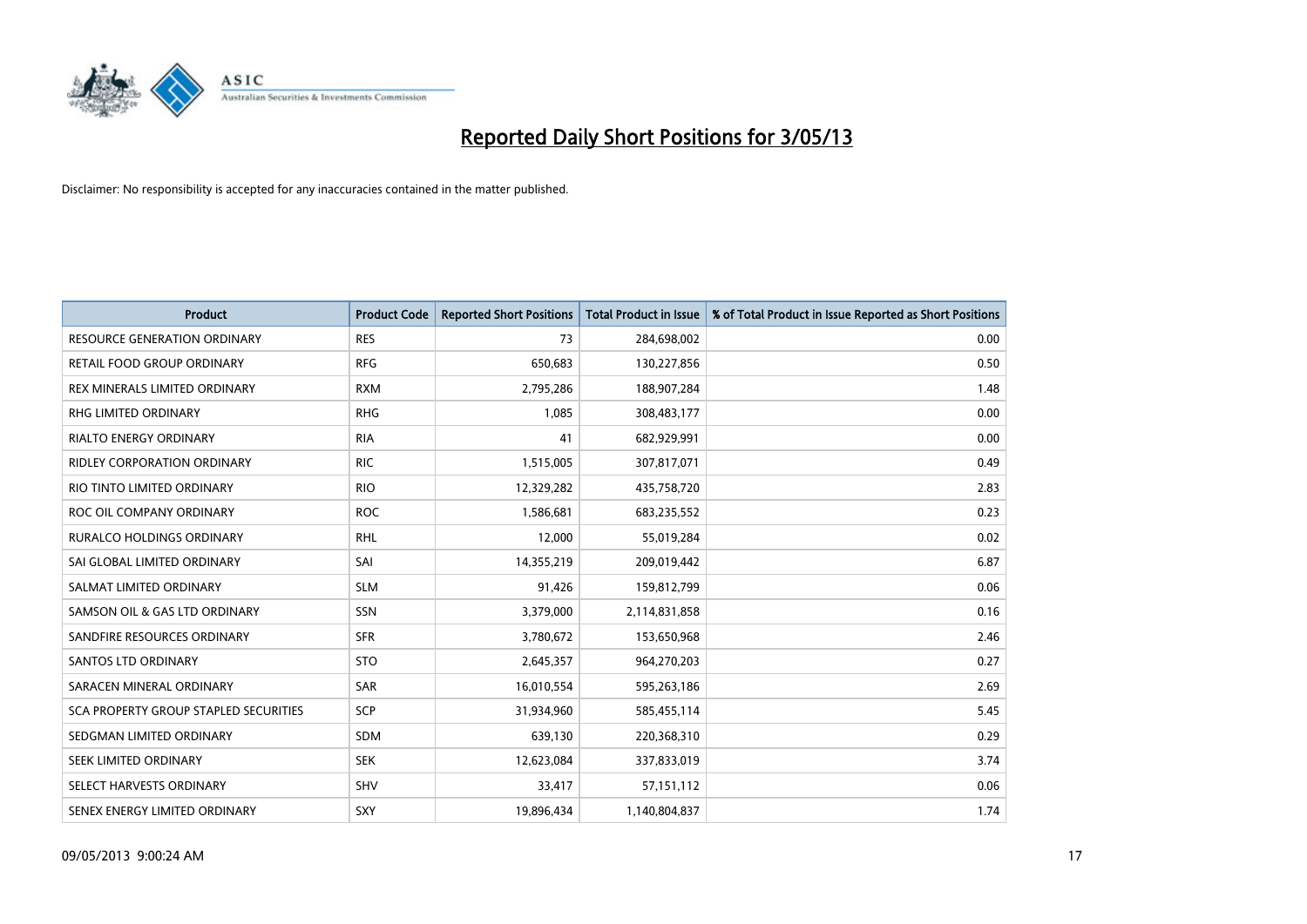

| <b>Product</b>                           | <b>Product Code</b> | <b>Reported Short Positions</b> | <b>Total Product in Issue</b> | % of Total Product in Issue Reported as Short Positions |
|------------------------------------------|---------------------|---------------------------------|-------------------------------|---------------------------------------------------------|
| SERVCORP LIMITED ORDINARY                | SRV                 | 80                              | 98,432,275                    | 0.00                                                    |
| SERVICE STREAM ORDINARY                  | <b>SSM</b>          | 720,551                         | 283,418,867                   | 0.25                                                    |
| SEVEN GROUP HOLDINGS ORDINARY            | <b>SVW</b>          | 1,411,987                       | 308,160,281                   | 0.46                                                    |
| SEVEN WEST MEDIA LTD ORDINARY            | <b>SWM</b>          | 11,212,995                      | 999,160,872                   | 1.12                                                    |
| SIGMA PHARMACEUTICAL ORDINARY            | <b>SIP</b>          | 9,153,379                       | 1,151,625,141                 | 0.79                                                    |
| SILEX SYSTEMS ORDINARY                   | <b>SLX</b>          | 1,697,270                       | 170,232,464                   | 1.00                                                    |
| SILVER CHEF LIMITED ORDINARY             | SIV                 | 14,543                          | 28,762,745                    | 0.05                                                    |
| SILVER LAKE RESOURCE ORDINARY            | <b>SLR</b>          | 7,041,462                       | 379,048,750                   | 1.86                                                    |
| SIMS METAL MGMT LTD ORDINARY             | SGM                 | 14,048,643                      | 204,309,387                   | 6.88                                                    |
| SINGAPORE TELECOMM. CHESS DEPOSITARY INT | SGT                 | 1,573,006                       | 194,460,137                   | 0.81                                                    |
| SIRIUS RESOURCES NL ORDINARY             | <b>SIR</b>          | 1,204,063                       | 224,620,167                   | 0.54                                                    |
| SIRTEX MEDICAL ORDINARY                  | <b>SRX</b>          | 640,249                         | 55,768,136                    | 1.15                                                    |
| SKILLED GROUP LTD ORDINARY               | <b>SKE</b>          | 4,636,916                       | 233,533,526                   | 1.99                                                    |
| <b>SLATER &amp; GORDON ORDINARY</b>      | SGH                 | 3,236                           | 170,960,722                   | 0.00                                                    |
| SMS MANAGEMENT, ORDINARY                 | <b>SMX</b>          | 2,458,687                       | 69,378,477                    | 3.54                                                    |
| SONIC HEALTHCARE ORDINARY                | <b>SHL</b>          | 10,554,892                      | 396,207,681                   | 2.66                                                    |
| SOUL PATTINSON (W.H) ORDINARY            | SOL                 | 18,607                          | 239,395,320                   | 0.01                                                    |
| SP AUSNET STAPLED SECURITIES             | SPN                 | 21,771,325                      | 3,367,543,113                 | 0.65                                                    |
| SPARK INFRASTRUCTURE STAPLED NOTE & UNIT | SKI                 | 51,486,944                      | 1,326,734,264                 | 3.88                                                    |
| SPDR 200 FUND ETF UNITS                  | <b>STW</b>          | 50,602                          | 45,551,346                    | 0.11                                                    |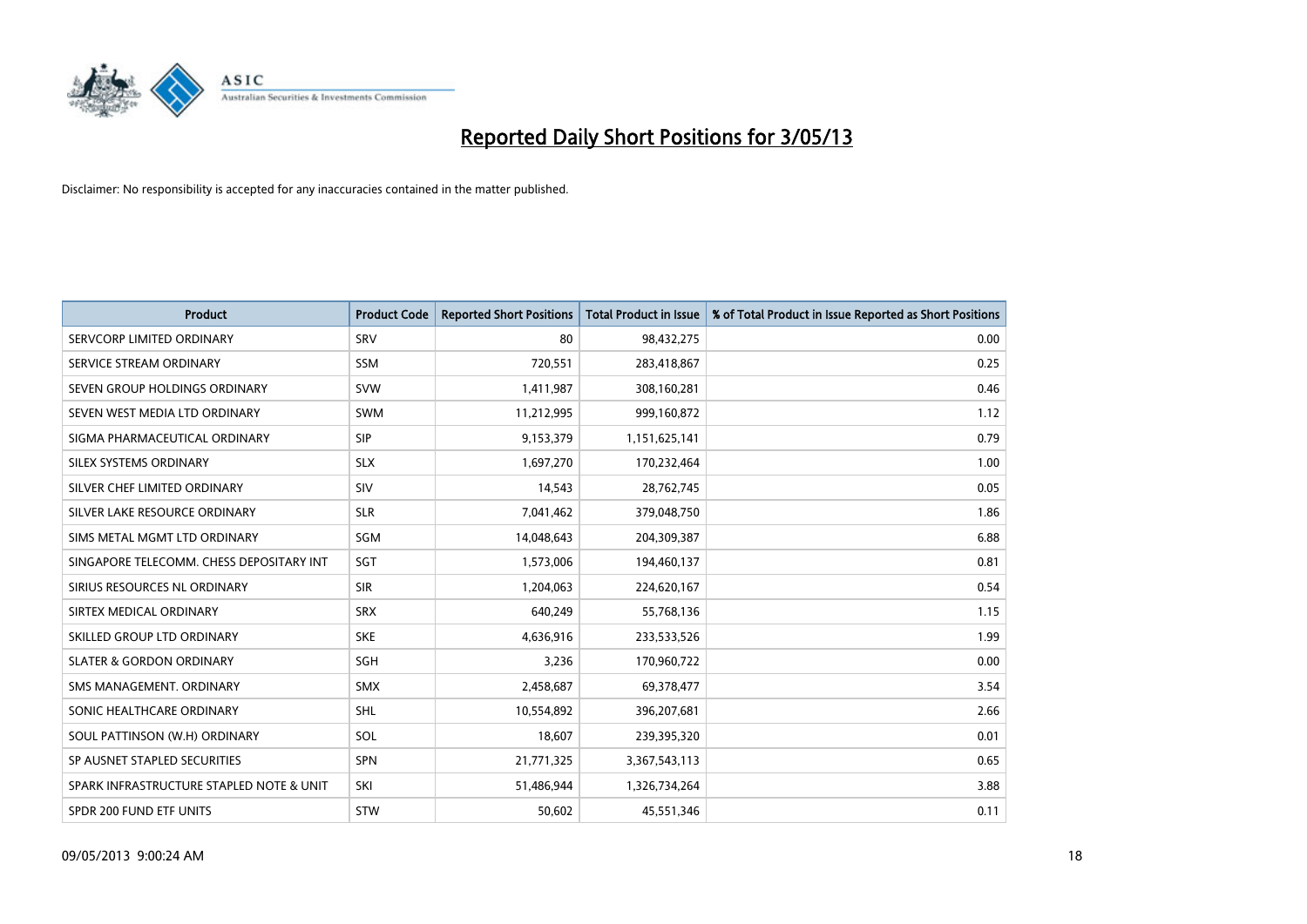

| <b>Product</b>                   | <b>Product Code</b> | <b>Reported Short Positions</b> | <b>Total Product in Issue</b> | % of Total Product in Issue Reported as Short Positions |
|----------------------------------|---------------------|---------------------------------|-------------------------------|---------------------------------------------------------|
| SPECIALTY FASHION ORDINARY       | <b>SFH</b>          | 4.153                           | 192,236,121                   | 0.00                                                    |
| ST BARBARA LIMITED ORDINARY      | <b>SBM</b>          | 13,201,727                      | 488,074,077                   | 2.70                                                    |
| STARPHARMA HOLDINGS ORDINARY     | <b>SPL</b>          | 11,993,148                      | 283,665,948                   | 4.23                                                    |
| STHN CROSS MEDIA ORDINARY        | <b>SXL</b>          | 7,481,566                       | 704,858,524                   | 1.06                                                    |
| STOCKLAND UNITS/ORD STAPLED      | SGP                 | 16,573,288                      | 2,202,657,963                 | 0.75                                                    |
| STRAITS RES LTD. ORDINARY        | SRO                 | 76,350                          | 1,164,150,159                 | 0.01                                                    |
| STW COMMUNICATIONS ORDINARY      | SGN                 | 19,805                          | 403,828,512                   | 0.00                                                    |
| SUNCORP GROUP LTD ORDINARY       | <b>SUN</b>          | 5,780,107                       | 1,286,600,980                 | 0.45                                                    |
| SUNDANCE ENERGY ORDINARY         | <b>SEA</b>          | 1,580,649                       | 402,425,140                   | 0.39                                                    |
| SUNDANCE RESOURCES ORDINARY      | <b>SDL</b>          | 24,832,820                      | 3,072,110,985                 | 0.81                                                    |
| SUNLAND GROUP LTD ORDINARY       | <b>SDG</b>          | 18,391                          | 189,417,674                   | 0.01                                                    |
| SUPER RET REP LTD ORDINARY       | <b>SUL</b>          | 602,512                         | 196,472,811                   | 0.31                                                    |
| SYD AIRPORT STAPLED US PROHIBIT. | <b>SYD</b>          | 23,199,676                      | 1,861,210,782                 | 1.25                                                    |
| SYRAH RESOURCES ORDINARY         | <b>SYR</b>          | 3,449,866                       | 147,767,623                   | 2.33                                                    |
| TABCORP HOLDINGS LTD ORDINARY    | <b>TAH</b>          | 15,749,762                      | 744,885,690                   | 2.11                                                    |
| TALON PETROLEUM LTD ORDINARY     | <b>TPD</b>          | 38,218                          | 98,135,433                    | 0.04                                                    |
| TANAMI GOLD NL ORDINARY          | <b>TAM</b>          | 615,134                         | 587,548,523                   | 0.10                                                    |
| TAP OIL LIMITED ORDINARY         | <b>TAP</b>          | 1,380,282                       | 241,608,606                   | 0.57                                                    |
| TASSAL GROUP LIMITED ORDINARY    | <b>TGR</b>          | 29,369                          | 146,304,404                   | 0.02                                                    |
| TATTS GROUP LTD ORDINARY         | <b>TTS</b>          | 17,389,098                      | 1,402,708,406                 | 1.24                                                    |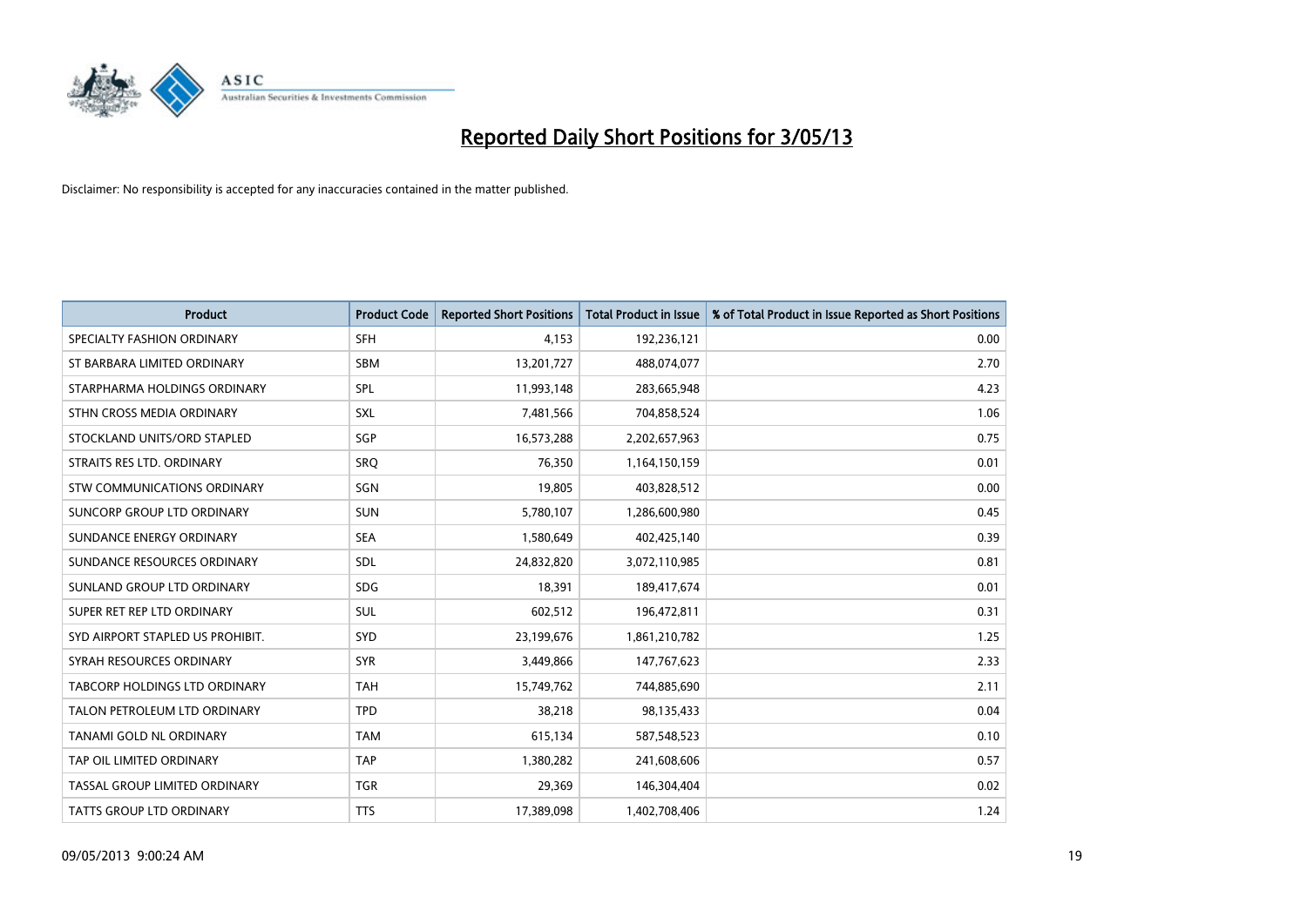

| <b>Product</b>                       | <b>Product Code</b> | <b>Reported Short Positions</b> | <b>Total Product in Issue</b> | % of Total Product in Issue Reported as Short Positions |
|--------------------------------------|---------------------|---------------------------------|-------------------------------|---------------------------------------------------------|
| <b>TELECOM CORPORATION ORDINARY</b>  | <b>TEL</b>          | 16,321,266                      | 1,816,996,340                 | 0.90                                                    |
| TELSTRA CORPORATION, ORDINARY        | <b>TLS</b>          | 28,909,706                      | 12,443,074,357                | 0.23                                                    |
| TEN NETWORK HOLDINGS ORDINARY        | <b>TEN</b>          | 89,571,832                      | 2,586,970,845                 | 3.46                                                    |
| TERANGA GOLD CORP CDI 1:1            | <b>TGZ</b>          | 49,960                          | 172,616,806                   | 0.03                                                    |
| THE REJECT SHOP ORDINARY             | <b>TRS</b>          | 1,959,423                       | 27,944,072                    | 7.01                                                    |
| THORN GROUP LIMITED ORDINARY         | <b>TGA</b>          | 1,803                           | 147,584,880                   | 0.00                                                    |
| <b>TIGER RESOURCES ORDINARY</b>      | <b>TGS</b>          | 2,798,683                       | 674,770,269                   | 0.41                                                    |
| TOLL HOLDINGS LTD ORDINARY           | <b>TOL</b>          | 31,725,576                      | 717,133,875                   | 4.42                                                    |
| TOX FREE SOLUTIONS ORDINARY          | <b>TOX</b>          | 1,437,688                       | 115,999,858                   | 1.24                                                    |
| TPG TELECOM LIMITED ORDINARY         | <b>TPM</b>          | 912,336                         | 793,808,141                   | 0.11                                                    |
| <b>TRADE ME GROUP ORDINARY</b>       | <b>TME</b>          | 585,901                         | 396,017,568                   | 0.15                                                    |
| <b>TRANSFIELD SERVICES ORDINARY</b>  | <b>TSE</b>          | 12,656,552                      | 512,457,716                   | 2.47                                                    |
| TRANSPACIFIC INDUST, ORDINARY        | <b>TPI</b>          | 3,252,378                       | 1,578,563,490                 | 0.21                                                    |
| TRANSURBAN GROUP TRIPLE STAPLED SEC. | <b>TCL</b>          | 6,208,009                       | 1,481,594,818                 | 0.42                                                    |
| TREASURY WINE ESTATE ORDINARY        | <b>TWE</b>          | 17,218,200                      | 647,227,144                   | 2.66                                                    |
| TROY RESOURCES LTD ORDINARY          | <b>TRY</b>          | 3,618,707                       | 91,318,649                    | 3.96                                                    |
| UGL LIMITED ORDINARY                 | UGL                 | 11,420,734                      | 166,511,240                   | 6.86                                                    |
| UNIVERSAL COAL PLC CDI 1:1           | <b>UNV</b>          | 12,255                          | 309,122,939                   | 0.00                                                    |
| UXC LIMITED ORDINARY                 | <b>UXC</b>          | 453,266                         | 308,806,649                   | 0.15                                                    |
| <b>VIRGIN AUS HLDG LTD ORDINARY</b>  | <b>VAH</b>          | 55,881,522                      | 2,581,231,776                 | 2.16                                                    |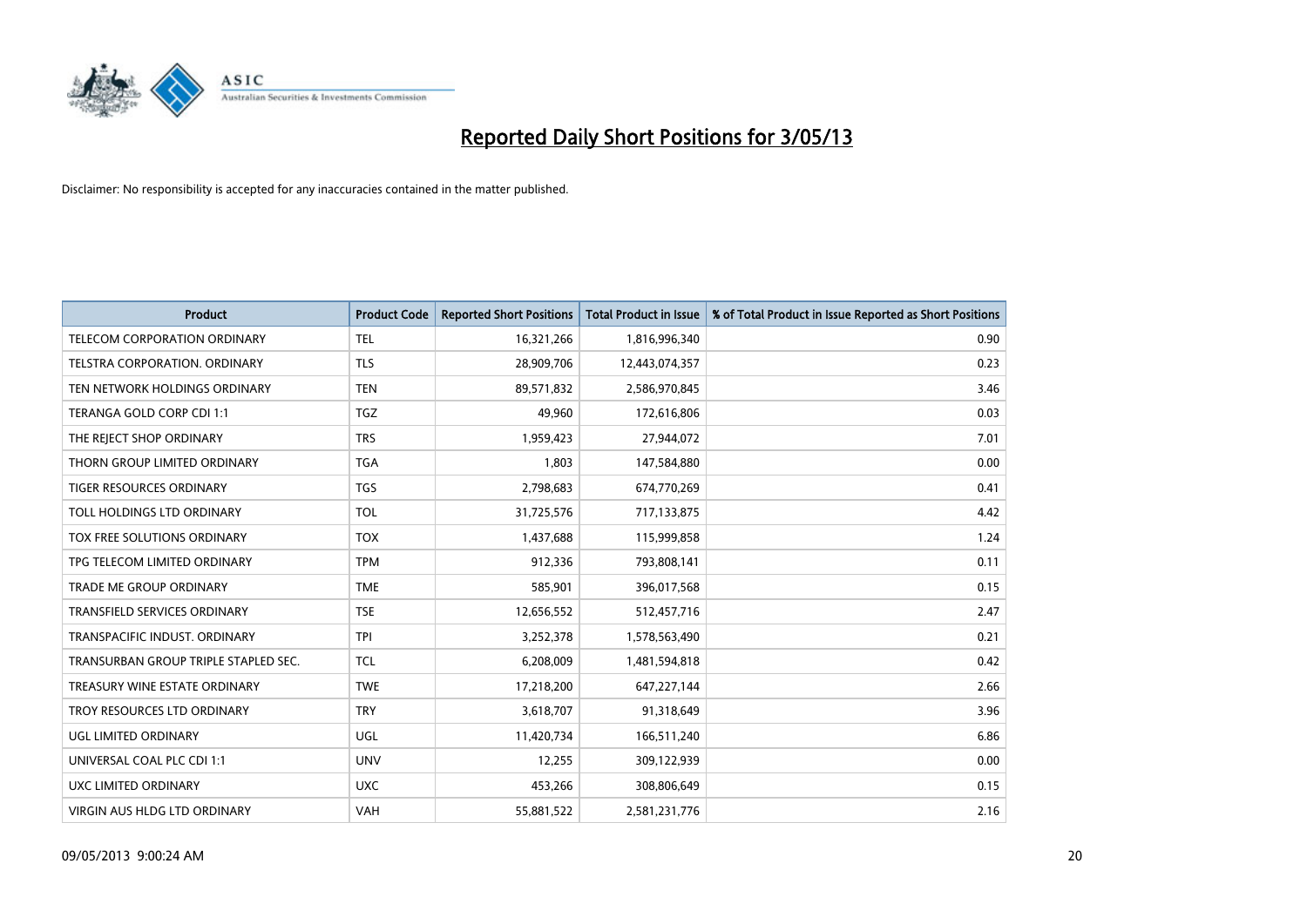

| <b>Product</b>                         | <b>Product Code</b> | <b>Reported Short Positions</b> | <b>Total Product in Issue</b> | % of Total Product in Issue Reported as Short Positions |
|----------------------------------------|---------------------|---------------------------------|-------------------------------|---------------------------------------------------------|
| <b>VNGD AUS SHARES ETF UNITS</b>       | VAS                 | 774                             | 6,133,376                     | 0.01                                                    |
| <b>VOCUS COMMS LTD ORDINARY</b>        | <b>VOC</b>          | 112,671                         | 78,017,825                    | 0.14                                                    |
| <b>WATPAC LIMITED ORDINARY</b>         | <b>WTP</b>          | 193,629                         | 184,332,526                   | 0.11                                                    |
| <b>WDS LIMITED ORDINARY</b>            | <b>WDS</b>          | 7                               | 144,740,614                   | 0.00                                                    |
| WEBIET LIMITED ORDINARY                | <b>WEB</b>          | 278,369                         | 79,397,959                    | 0.35                                                    |
| <b>WESFARMERS LIMITED ORDINARY</b>     | <b>WES</b>          | 29,313,447                      | 1,006,665,540                 | 2.91                                                    |
| WESFARMERS LIMITED PARTIALLY PROTECTED | <b>WESN</b>         | 30,529                          | 150,528,058                   | 0.02                                                    |
| WESTERN AREAS LTD ORDINARY             | <b>WSA</b>          | 15,722,930                      | 196,843,803                   | 7.99                                                    |
| WESTERN DESERT RES. ORDINARY           | <b>WDR</b>          | 2,023,643                       | 360,853,631                   | 0.56                                                    |
| WESTFIELD GROUP ORD/UNIT STAPLED SEC   | <b>WDC</b>          | 7,098,723                       | 2,194,138,450                 | 0.32                                                    |
| WESTFIELD RETAIL TST UNIT STAPLED      | <b>WRT</b>          | 14,422,508                      | 3,054,166,195                 | 0.47                                                    |
| <b>WESTPAC BANKING CORP ORDINARY</b>   | <b>WBC</b>          | 25,852,437                      | 3,103,729,084                 | 0.83                                                    |
| WHITE ENERGY COMPANY ORDINARY          | <b>WEC</b>          | 3,365,763                       | 322,974,494                   | 1.04                                                    |
| WHITEHAVEN COAL ORDINARY               | <b>WHC</b>          | 107,234,338                     | 1,025,635,023                 | 10.46                                                   |
| WHK GROUP LIMITED ORDINARY             | <b>WHG</b>          | 152,752                         | 265,200,652                   | 0.06                                                    |
| WINDIMURRA VANADIUM ORDINARY           | <b>WVL</b>          | 20,461                          | 19,284,366                    | 0.11                                                    |
| WOODSIDE PETROLEUM ORDINARY            | <b>WPL</b>          | 4,376,333                       | 823,910,657                   | 0.53                                                    |
| WOOLWORTHS LIMITED ORDINARY            | <b>WOW</b>          | 6,873,770                       | 1,242,864,534                 | 0.55                                                    |
| <b>WORLEYPARSONS LTD ORDINARY</b>      | <b>WOR</b>          | 5,066,392                       | 243,103,065                   | 2.08                                                    |
| WOTIF.COM HOLDINGS ORDINARY            | <b>WTF</b>          | 15,909,986                      | 211,736,244                   | 7.51                                                    |